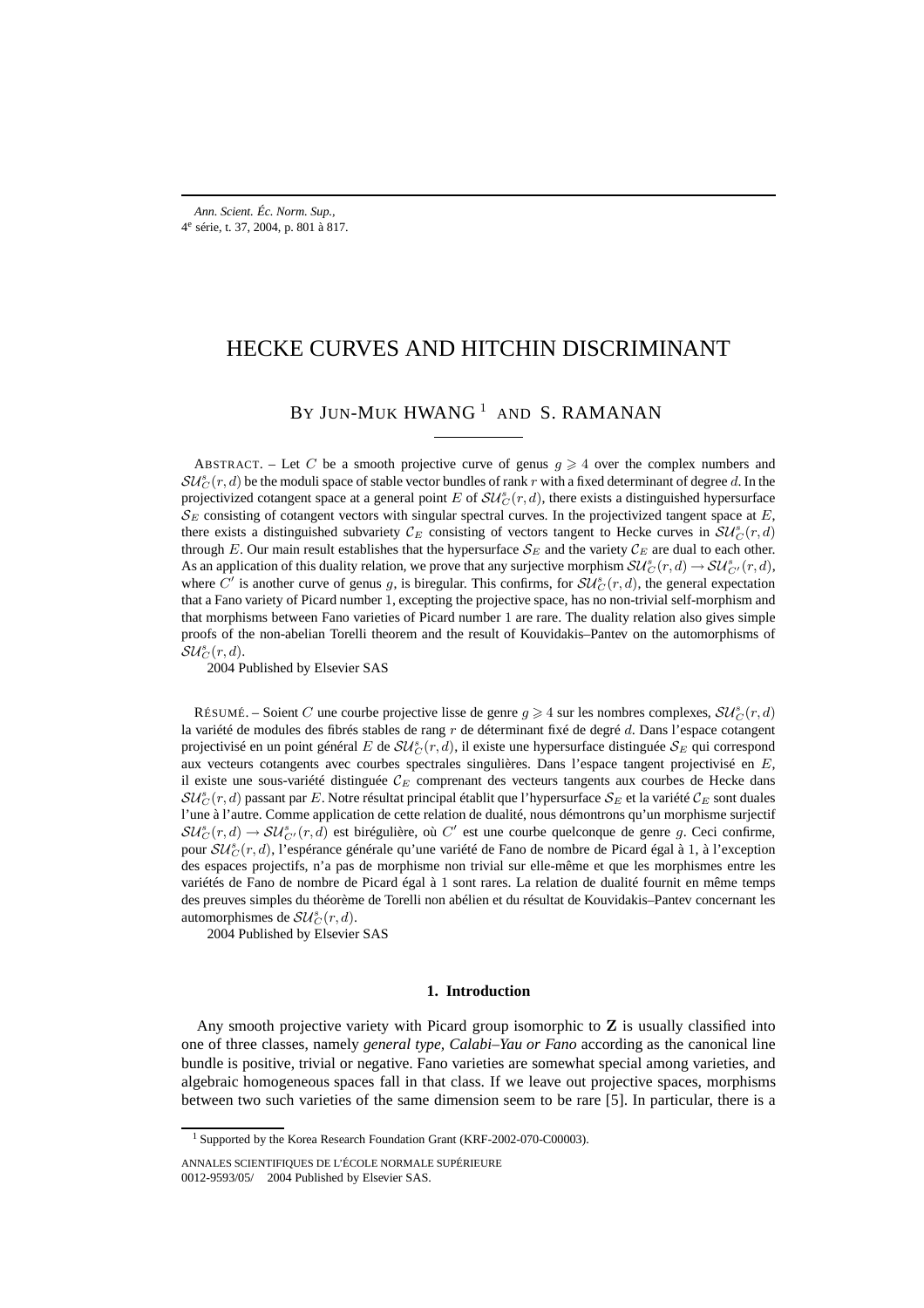conjecture, originating from a related question of Lazarsfeld, that there are no nonconstant self maps of these varieties except automorphisms.

Let C be a smooth projective curve of genus g over the complex numbers and  $\mathcal{SU}_{C}^{s}(r, d)$  be the moduli space of stable vector bundles of rank  $r$  with a fixed determinant of degree  $d$ . When r and d are coprime, these are smooth Fano varieties with Picard group **Z**. Thus these provide examples against which the above kind of conjectures can be tested.

Our main aim in this paper is to prove the following theorem.

THEOREM 5.6. – Let C and C' be two smooth projective curves of genus  $q \ge 4$ . Let  $f: SU_C^s(r, d) \to SU_{C'}^s(r, d)$  be a surjective morphism. Then f is biregular.

Note that we do not assume in this theorem that  $r$  and  $d$  are coprime, but take only the smooth locus of the varieties in question. The theorem is perhaps also valid for  $g = 3$  but our method does not cover that case. The method synthesizes three different strands.

Firstly, the moduli spaces of vector bundles have been studied by Hitchin [3] from the viewpoint of symplectic geometry of its cotangent bundle. On the other hand this study has been used as a tool to derive results on the moduli spaces themselves in [2]. These ideas can be codified in the terms 'spectral curves', 'Higgs moduli', 'nonabelian theta functions', etc.

Secondly a certain amount of rigidity in the moduli spaces were established by [12] and [13] by a study of the geometry of the moduli spaces. Here the main ingredient is the notion of 'Hecke cycles'. For our purposes it is more fruitful to consider what we call 'Hecke curves' [9].

Finally, the moduli space may be investigated by tools commonly used in the study of higherdimensional Fano varieties. This leads to the study of rational curves on it [7,9] and the Hecke curves provide the means for doing it. The result quoted above is obtained by studying interesting relationship between these aspects.

Let us now briefly describe our approach.

Associated to the Hitchin map on the cotangent bundle of  $\mathcal{SU}_{C}^s(r,d)$ , there exists a canonically defined hypersurface  $\mathcal{S} \subset \mathbf{P}T^*(\mathcal{SU}_C^s(r,d))$  corresponding to twisted endomorphisms of stable vector bundles whose spectral curves are singular. For a general point  $E \in SU_C^s(r,d)$ , the corresponding hypersurface  $S_E$  in the projectivized cotangent space  $PT_E^*(SU_C^s(r, d))$  will be called *the Hitchin discriminant* at E.

On the other hand, there are naturally defined rational curves on  $\mathcal{SU}_{C}^s(r,d)$ , which (as referred to above) we call Hecke curves. For a general  $E \in SU_C^s(r,d)$ , let  $\mathcal{C}_E$  be the subvariety of  $PT_E(\mathcal{SU}_C^s(r,d))$  consisting of tangent vectors to Hecke curves through E. This subvariety  $\mathcal{C}_E$ will be called the *variety of Hecke tangents* at E.

The key point in our proof is the following result which we hope is sufficiently interesting in itself.

THEOREM 4.4. – Let  $g \geq 4$  and let E be a general point of  $SU_C^s(r,d)$ . Then the Hitchin *discriminant*  $S_E$  *is the dual variety of the variety of Hecke tangents*  $C_E$ *.* 

This has other interesting consequences. It gives simple proofs, for  $g \ge 4$ , of non-abelian Torelli theorem (Theorem 5.1) and the description due to Kouvidakis and Pantev, of the automorphisms of  $SU^s_C(r,d)$  (Theorem 5.4). Our proof of the non-abelian Torelli theorem is reminiscent of Andreotti's proof of the abelian Torelli theorem [1]. Recall that in Andreotti's proof the curve is recovered as the dual variety of a certain discriminantal hypersurface associated to the Gauss map of the Riemann theta divisor. In our proof of non-abelian Torelli theorem, the curve is recovered from the dual variety of a certain discriminantal hypersurface associated to the Hitchin map.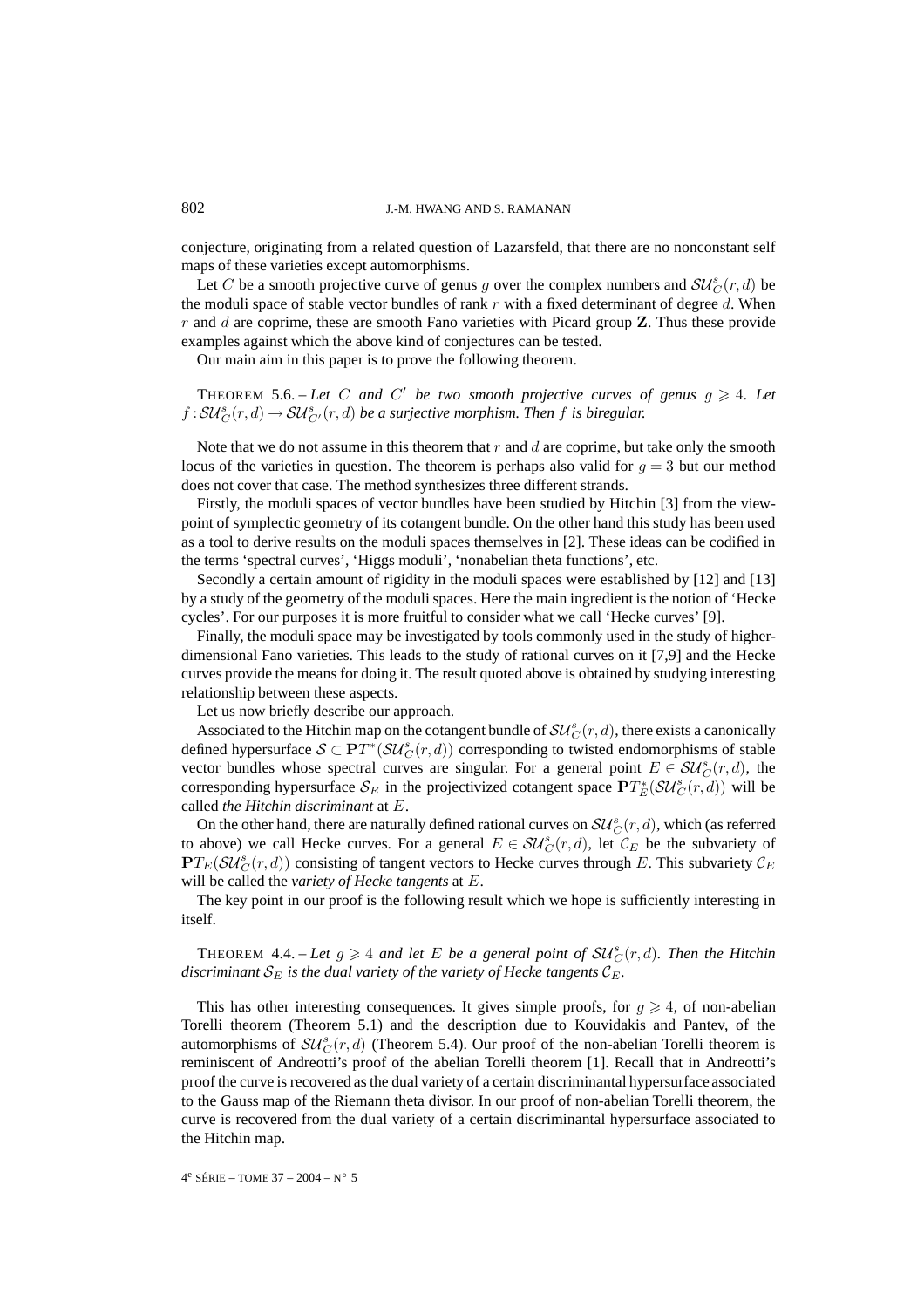## **2. Variety of minimal rational tangents**

In this preliminary section, we recall some results concerning minimal rational curves (cf. [8]). Let  $M$  be a smooth quasi-projective variety of dimension  $n$ . We will assume that there exists a component  $K$  of the Hilbert scheme of complete curves on  $M$  such that

(†) the subscheme  $\mathcal{K}_y \subset \mathcal{K}$  consisting of members of K passing through a general point  $y \in M$  is a non-empty irreducible smooth projective variety of which every member is an irreducible smooth rational curve lying in M.

A member of K is called a *minimal rational curve* on M. For a point  $y \in M$ , let  $T_y(M)$  be the tangent space to M at y. Define the *tangent morphism*

$$
\tau_y : \mathcal{K}_y \to \mathbf{P}T_y(M)
$$

by sending  $\ell \in \mathcal{K}_y$ , a smooth rational curve  $\ell \subset M$ , to

$$
\tau_y(\ell) := \mathbf{P} T_y(\ell).
$$

For a general member  $\ell$  of  $\mathcal{K}_y$ ,

$$
T(M)|_{\ell} \cong \mathcal{O}(2) \oplus \mathcal{O}(1)^p \oplus \mathcal{O}^{n-1-p}
$$

where p is the dimension of  $\mathcal{K}_y$  and  $\mathcal{O}(2)$  corresponds to  $T(\ell)$  [8, Theorem 1.2]. This implies that  $\tau_y$  is generically finite over its image. The image of  $\tau_y$  is denoted by  $C_y$  and called the *variety of minimal rational tangents* at the general point y associated to the family K. The following proposition is a consequence of basic deformation theory.

PROPOSITION 2.1 [8, Theorem 1.4]. – Let  $\ell$  be a general member of  $\mathcal{K}_y$  with

$$
T(M)|_{\ell} \cong \mathcal{O}(2) \oplus \mathcal{O}(1)^p \oplus \mathcal{O}^{n-1-p}.
$$

*Then*  $\tau_y$  *is an immersion at*  $\ell \in \mathcal{K}_y$  *and the tangent space to*  $\mathcal{C}_y$  *at*  $\tau_y(\ell)$  *corresponds to the subspace of*  $T_y(M)$  *defined by the*  $\mathcal{O}(2) \oplus \mathcal{O}(1)^p$ *-part of*  $T(M)|_{\ell}$ *.* 

Recall that when X is an irreducible subvariety of a projective space  $\mathbf{P}_N$ , its dual variety  $X^*$ is the irreducible subvariety of the dual projective space  $P_N^*$  which is the closure of the set of hyperplanes containing the projective tangent space of a smooth point of X. Note that for  $\ell$  as above,

$$
H^{0}(\ell, T^{*}(M)|_{\ell}) \cong H^{0}(\ell, \mathcal{O}(-2) \oplus \mathcal{O}(-1)^{p} \oplus \mathcal{O}^{n-1-p}) = H^{0}(\ell, \mathcal{O}^{n-1-p})
$$

are exactly cotangent vectors annihilating  $\mathcal{O}(2) \oplus \mathcal{O}(1)^p$ -part of  $T(M)|_{\ell}$ . Also note that sections of  $T^*(M)$  over  $\ell$  give smooth rational curves in  $T^*(M)$ . As a consequence, we get the following.

COROLLARY 2.2. – Let  $\hat{S} \subset T^*(M)$  be the closure of the union of the smooth rational curves *in*  $T^*(M)$  given by  $H^0(\ell, T^*(M))$  as  $\ell$  varies over K. Let  $S \subset \mathbf{P}T^*(M)$  be the corresponding *projective subvariety. For a point*  $y \in M$  *let*  $\mathcal{S}_y$  *be the intersection*  $S \cap \mathbf{P}T_y^*(M)$ *. Then for general* y,  $S_y$  *is the dual variety of*  $C_y$ *.* 

We recall the following result from [6].

THEOREM 2.3 [6, Theorem 1]. – *In the situation above, the tangent morphism*  $\tau_y : K_y \to C_y$ *is birational for a general point*  $y \in M$ .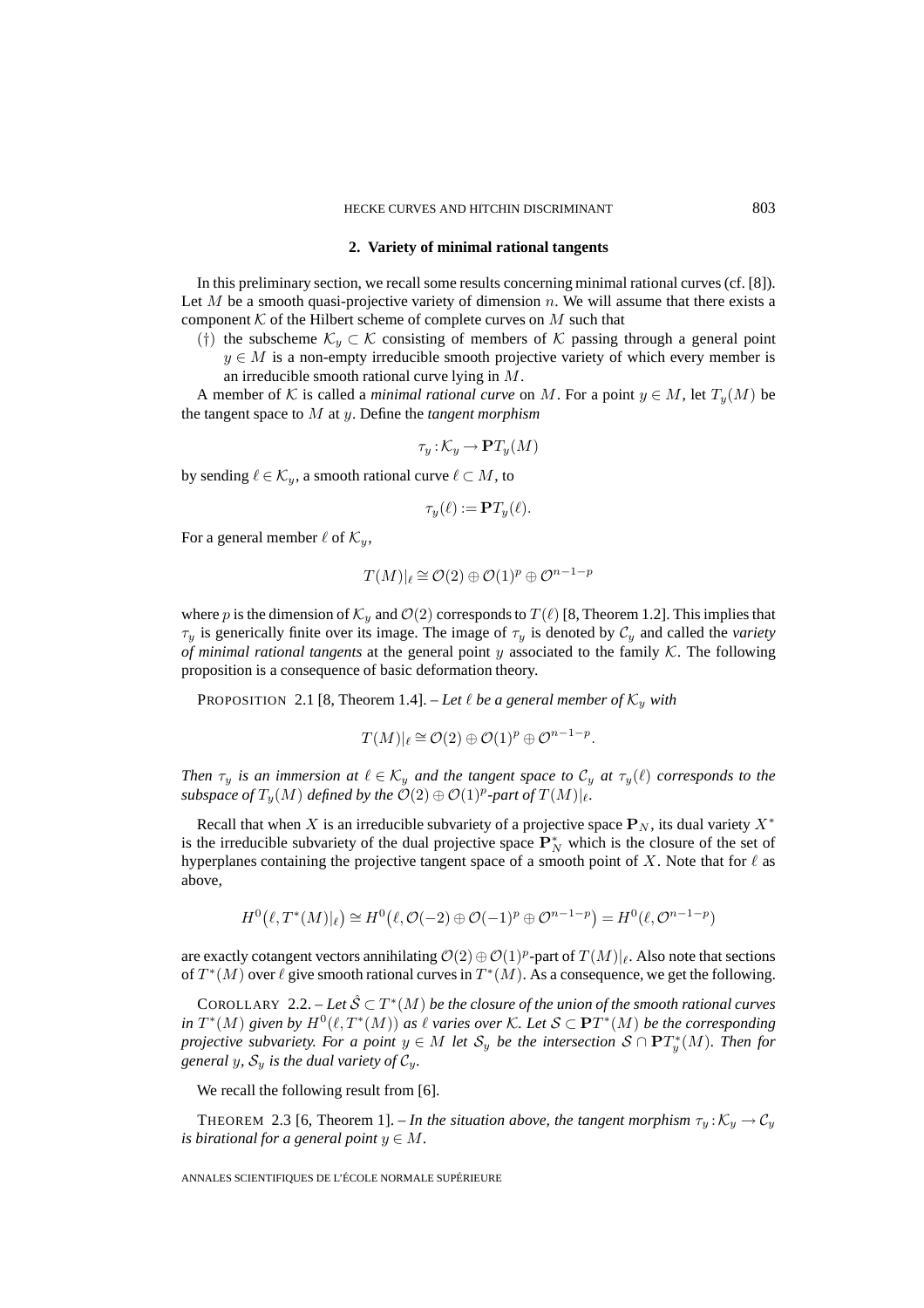This was proved in [6] when  $M$  is a projective variety, but the proof there works even when M is quasi-projective, as long as the assumption  $(\dagger)$  holds.

We will also need the following which is essentially [4, Proposition 2].

PROPOSITION 2.4. – Let M and K be as above. Suppose there exists an open subset A' of *an abelian variety* A *and a generically finite morphism*  $f : A' \to M$ *. Let*  $y \in M$  *be a general* point and  $\ell\subset M$  be a general member of  $\mathcal{K}_y.$  Assume that there exists a complete curve  $\ell'\subset A'$ such that  $f(\ell') = \ell$ . Then the variety of minimal rational tangents  $\mathcal{C}_y$  is a linear subvariety in  $\mathbf{P}T_y(M)$ .

The proof uses the following lemma about curves on abelian varieties, which is exactly [4, Lemma 3].

LEMMA 2.5. – Let  $C_t \subset A$  be a p-dimensional irreducible family of curves on an n*-dimensional abelian variety* A *passing through a common point* a ∈ A*. If the constructible set in* A consisting of the union of  $C_t$ 's is of dimension  $(p+1)$  and the subspace of  $H^0(C_t, T^*(A))$ *consisting of elements annihilating tangent vectors to*  $C_t$  *is of dimension*  $\geq n-1-p$  *for a general member*  $C_t$ , then the closure of the union of these curves is a translate of a  $(p + 1)$ -dimensional *abelian subvariety.*

*Proof of Proposition 2.4.* – Let  $a \in \ell'$  be a point with  $f(a) = y$ . Note that elements of  $H^0(\ell, T^*(M))$  annihilate the tangent vectors to  $\ell$  and  $h^0(\ell, T^*(M)) = n - 1 - p$  where p is the number of  $\mathcal{O}(1)$ -factors in  $T(M)|_{\ell}$ , or equivalently, the dimension of  $\mathcal{K}_y$ . The pull-back of elements of  $H^0(\ell, T^*(M))$  to  $H^0(\ell', T^*(A))$  gives a subspace of dimension  $\geq n - 1 - p$ , annihilating tangent vectors to  $\ell'$ , because  $\ell$  passes through the general point  $y \in M$ . By Lemma 2.5, the closure of the union of all such choices of  $\ell'$  is a translate of a  $(p+1)$ dimensional abelian subvariety. In particular, the closure of their tangent vectors at  $a$  must be a linear subvariety of  $PT_a(A)$ . This implies that  $C_y$  is a linear subvariety of  $PT_y(M)$ .  $\Box$ 

*Remark* 2.6. – Since some of our applications, namely, Theorems 5.1 and 5.3 below, will be simpler proofs of some results which have been proved by other means, it is worth pointing out that the preliminary results reviewed in this section are not so difficult to prove. The proofs of Proposition 2.1 and Corollary 2.2 are quite straightforward and use only basic deformation theory due to Kodaira. Proposition 2.4, whose proof is also easy, will not be needed for Theorems 5.1 and 5.3. The proof of Theorem 2.3 is more involved, but Theorem 2.3 will be needed in this paper only when the genus of  $C$  is 4.

## **3. Variety of Hecke tangents**

Let C be a smooth projective curve of genus  $g \ge 4$ . Let  $SU_C^s(r, d)$  be the moduli space of stable bundles of rank r with a fixed determinant of degree d over C. For  $M = SU_C^s(r, d)$ , there exists a family of rational curves satisfying the condition  $(\dagger)$ , called Hecke curves. Let us briefly recall the definition (see [13] and [9] for details).

Let  $E \in SU_C^s(r, d)$  be a stable bundle over C. Denote by  $E^*$  the dual bundle and  $P E$  the projectivization consisting of lines through the origin on each fiber. For  $x \in C$  and  $\zeta \in PE^*_x$ , consider a new vector bundle  $E^{\zeta}$  defined by

$$
0 \longrightarrow E^{\zeta} \longrightarrow E \longrightarrow (E_x/\zeta^{\perp}) \otimes \mathcal{O}_x \longrightarrow 0
$$

where  $\zeta^{\perp}$  denotes the hyperplane in  $E_x$  annihilated by  $\zeta$ . Let  $\iota: E_x^{\zeta} \to E_x$  be the homomorphism between the fibers at x induced by the sheaf map  $E^{\zeta} \to E$ . The kernel of  $\iota$ , Ker $(\iota)$ , is a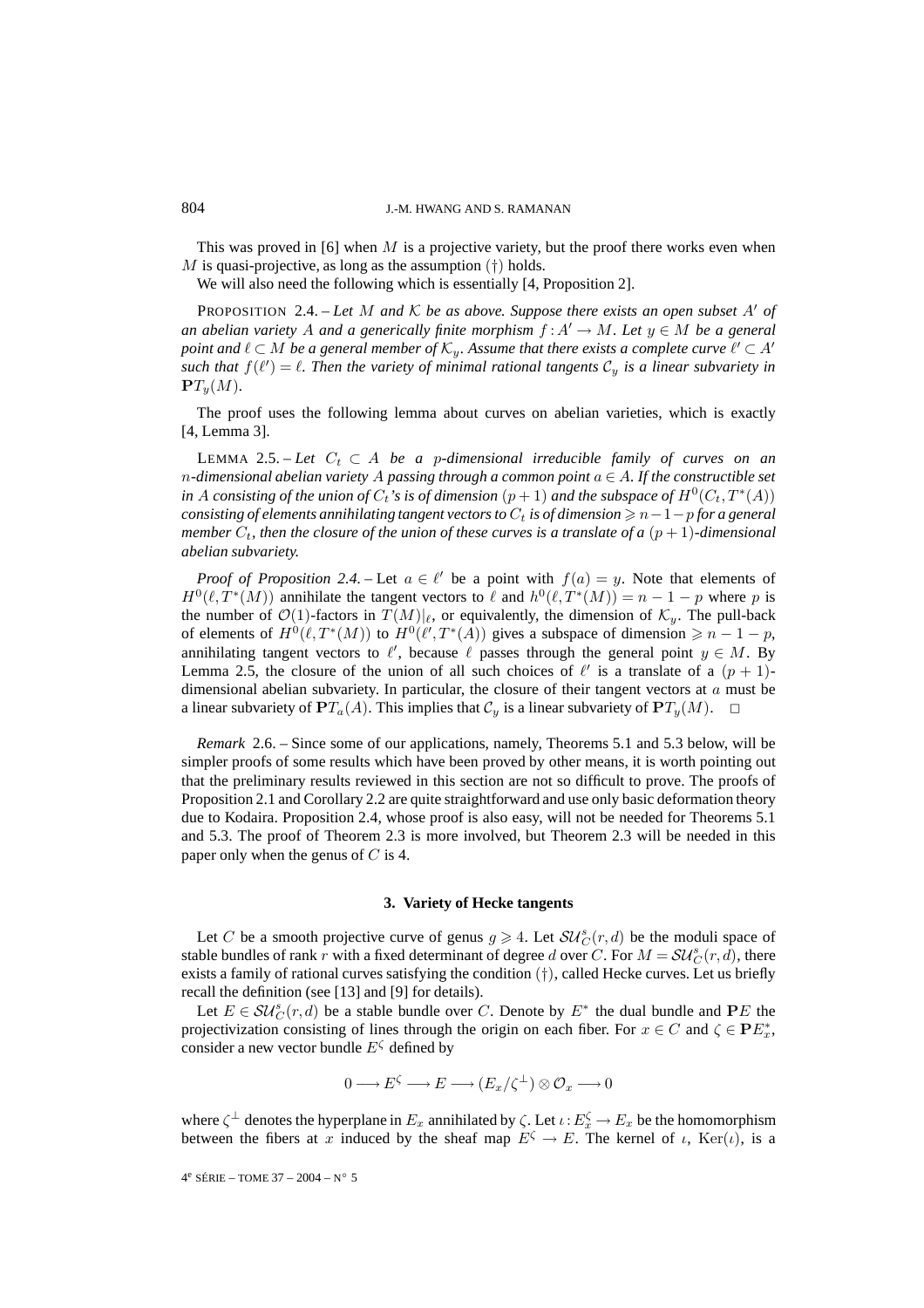1-dimensional subspace of the fiber  $E_x^{\zeta}$  and its annihilator  $(\text{Ker}(\iota))^{\perp}$  is a hyperplane in  $(E^{\zeta})_x^*$ . Let 1 be a line in  $PE_x^{\zeta}$  containing the point  $[\text{Ker}(\iota)]$ . For each point  $l \in I$  corresponding to a 1-dimensional subspace  $l \subset E_x^{\zeta}$ , consider the vector bundle  $\tilde{E}^l$  defined by

$$
0 \longrightarrow \widetilde{E}^l \longrightarrow (E^{\zeta})^* \longrightarrow [(E^{\zeta})^*_x/l^{\perp}] \otimes \mathcal{O}_x \longrightarrow 0
$$

where  $l^{\perp} \subset (E^{\zeta})_{x}^{*}$  is the hyperplane annihilating l. This vector bundle  $\tilde{E}^{l}$  is stable for each [l] ∈ **l** if E is a general point of  $SU^s_C(r,d)$  and  $g \ge 4$  [9, Proposition 2]. It is easy to check that for  $l = \text{Ker}(t)$ ,

$$
\widetilde{E}^{\mathrm{Ker}(\iota)} \cong E^*.
$$

It follows that  $\{(\widetilde{E}^l)^*; l \in I\}$  defines a rational curve passing through E in  $\mathcal{SU}_C^s(r,d)$ . A rational curve on  $SU_C^s(r, d)$  constructed this way is called a *Hecke curve*. Using [13, 5.9], one can show that a Hecke curve is smooth. In view of [13, 5.16], it is easy to check that a Hecke curve has degree 2r with respect to  $K_{\mathcal{SU}_{C}^s(r,d)}^{-1}$ .

On **P**E<sup>\*</sup>, consider the relative cotangent bundle  $\Omega_E$  of the fibration  $\varpi : \mathbf{P}E^* \to C$ . The projective bundle  $\mathbf{P}\Omega_E$  over  $\mathbf{P}E^*$  is a smooth projective variety of dimension  $2r - 2$ . The set of all lines in  $PE_x^{\zeta}$  containing the point  $[\text{Ker}(\iota)]$  is naturally isomorphic to  $\mathbf{P}(E_x^{\zeta}/\text{Ker}(\iota)) \cong$ **P** $\Omega_{E,\zeta}$ . In other words, each point of **P** $\Omega_E$  defines a Hecke curve through E for a general point  $E \in SU_C^s(r,d)$ . The argument of [13, 5.13] shows that Hecke curves associated to two distinct points of  $\mathbf{P}\Omega_E$  are distinct rational curves on  $\mathcal{SU}^s_C(r,d)$ . Thus  $\mathbf{P}\Omega_E$  is naturally isomorphic to the variety of all Hecke curves through  $E$ . A simple dimension-counting shows that Hecke curves are dense in an irreducible component of the Hilbert scheme of curves on  $SU_C^s(r, d)$  [9, Proposition 3]. It follows that the component  $K$  of the Hilbert scheme of  $SU_C^s(r, d)$ corresponding to Hecke curves satisfies the condition  $(\dagger)$ , i.e., Hecke curves are minimal rational curves of  $\mathcal{SU}_C^s(r,d)$ .

Let us describe the tangent morphism associated to Hecke curves through a general point  $E \in SU_C^s(r, d)$ . Let  $\varphi : \mathbf{P}\Omega_E \to \mathbf{P}E^*$  be the projectivization of  $\Omega_E$  and  $\xi_E$  be the  $\mathcal{O}(1)$ -bundle of the projectivization so that  $\varphi_* \xi_E = \Omega_E^*$  is the relative tangent bundle of  $\varpi$ . Recall that  $\varpi_* \Omega_E^*$ is the bundle ad<sub>E</sub> of traceless endomorphisms of E. Let  $\pi$ : $\mathbf{P}\Omega_F \to C$  be the composition  $\pi = \varpi \circ \varphi$ . Note that

$$
H^{0}(\mathbf{P}\Omega_{E}, \xi_{E} \otimes \pi^{*}\omega_{C}) = H^{0}(\mathbf{P}E^{*}, \varphi_{*}\xi_{E} \otimes \varpi^{*}\omega_{C})
$$
  
=  $H^{0}(\mathbf{P}E^{*}, \Omega_{E}^{*} \otimes \varpi^{*}\omega_{C})$   
=  $H^{0}(C, \varpi_{*}\Omega_{E}^{*} \otimes \omega_{C})$   
=  $H^{0}(C, \text{ad}_{E} \otimes \omega_{C})$ 

is the dual of the tangent space of  $SU^s_C(r,d)$  at E. Thus the line bundle  $\xi_E \otimes \pi^* \omega_C$  defines a rational map

$$
\tau_E: \mathbf{P}\Omega_E \to \mathbf{P}T_E\big( \mathcal{SU}_C^s(r,d) \big).
$$

For a general  $E$ , this rational map is exactly the tangent morphism assigning to each Hecke curve through E its tangent vector at E [9, Theorem 3]. We denote the image of  $\tau_E$  by  $\mathcal{C}_E$  and call it the *variety of Hecke tangents*.

THEOREM 3.1. – Let  $g \geqslant 5$ . Then for a general stable bundle  $E \in SU_C^s(r,d)$ , the line bundle  $\xi_E \otimes \pi^* \omega_C$  *is very ample, i.e.,*  $\tau_E : \mathbf{P} \Omega_E \to \mathcal{C}_E$  *is a biregular morphism.*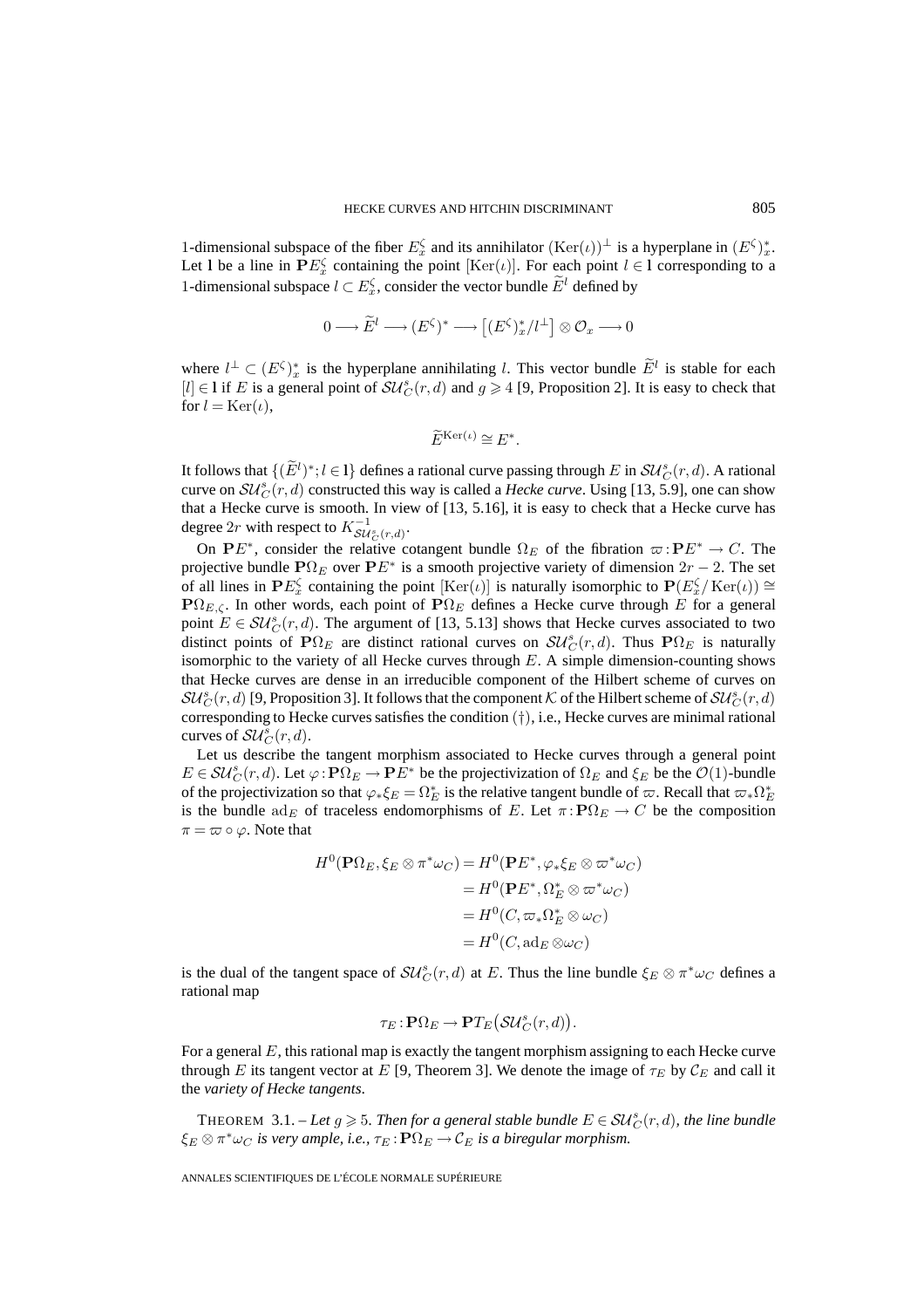*Proof.* – Write L for  $\xi_E \otimes \pi^* \omega_C$ . For any  $x \in C$ , the line bundle L restricted to the fiber  $\pi^{-1}(x)$ is very ample. Thus L is very ample on  $\mathbf{P}\Omega_F$  if for any  $x, y \in C$ , the case  $x = y$  included, the restriction map

$$
H^{0}(\mathbf{P}\Omega_{E},L) \longrightarrow H^{0}(\pi^{-1}(x+y),L|_{\pi^{-1}(x+y)})
$$

is surjective. From the exact sequence

$$
0\longrightarrow L\otimes \pi^{*}{\cal O}(-x-y)\longrightarrow L\longrightarrow L|_{\pi^{-1}(x+y)}\longrightarrow 0,
$$

the surjectivity is guaranteed if

$$
H^1(\mathbf{P}\Omega_E, L\otimes \pi^*\mathcal{O}(-x-y))=H^1\big(C, \mathrm{ad}_E\otimes K_X(-x-y)\big)
$$

or its dual  $H^0(C, ad_E \otimes \mathcal{O}(x + y))$  vanishes. Thus Theorem 3.1 follows from Proposition 3.2 below.  $\square$ 

**PROPOSITION** 3.2. – Let  $\ell$  be a positive integer satisfying  $g \geq \frac{3}{2}\ell + 2$ . Then for a general *stable bundle* F *of arbitrary rank and degree*  $H^0(C, ad_F(D)) = 0$  *for any effective divisor* D *of* degree<sup>l</sup>.

We need a few lemmas.

LEMMA 3.3. – *For a general stable bundle* E *on* C *of rank* r *and degree* d,  $H^0(C, E) = 0$  *if*  $d \leqslant r(g-1).$ 

*Proof. –* Let us count the dimension of the space of stable bundles which have non-zero sections. If E has a non-zero section, there exists a line subbundle  $L \subset E$  with  $d' := deg(L) \ge 0$ . Thus  $E$  can be realized as an extension of the type

$$
0\longrightarrow L\longrightarrow E\longrightarrow G\longrightarrow 0
$$

where L is a line bundle of degree  $d' \ge 0$  with  $H^0(C, L) \ne 0$  and G is a vector bundle of rank  $r-1$  and degree  $d'' = d - d'$ . Since non-stable bundles can be deformed to stable bundles [12, Proposition 2.6], we may assume that  $G$  is stable in dimension-counting. Recall that the moduli space  $U_C(r, d)$  of semi-stable bundles of rank r and degree d on C has dimension  $r^2(g - 1) + 1$ . Thus the dimension of deformation of  $G$  is equal to

$$
\dim \mathcal{U}_C(r-1, d'') = (r-1)^2(g-1) + 1.
$$

The dimension of possible choices of the line bundle L is  $\le d'$ . For a fixed G and a fixed L, the dimension of extensions of G by L is  $h^1(C, G^* \otimes L)$ . We claim that  $H^0(C, G^* \otimes L)=0$ . In fact, assuming that  $G = E/L$  for some stable bundle E, if there exists a homomorphism  $\eta: G \to L$ , the composition

$$
E \longrightarrow E/L \stackrel{\eta}{\longrightarrow} L \longrightarrow E
$$

must be identically zero because any endomorphism of E must be a homothety. Hence  $\eta \equiv 0$ . It follows that

$$
h1(C, G^* \otimes L) = -\chi(G^* \otimes L)
$$
  
= d'' - (r - 1)d' + (r - 1)(g - 1)  
= d - rd' + (r - 1)(g - 1).

4<sup>e</sup> SÉRIE – TOME 37 – 2004 – N° 5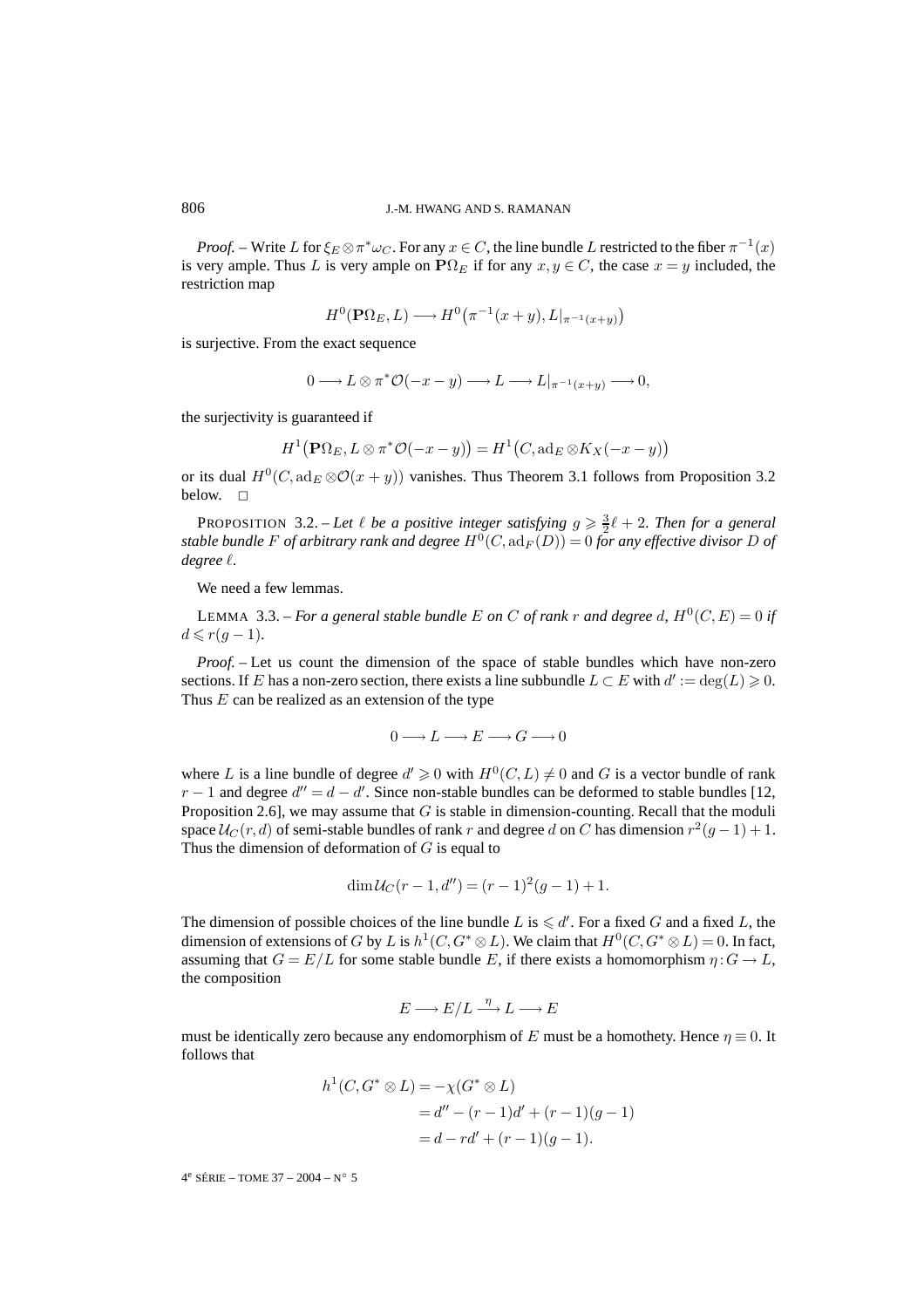Thus the space of stable bundles which have non-zero sections has dimension at most

$$
d' + (r-1)^2(g-1) + 1 + h^1(C, G^* \otimes L) - 1 = (r^2 - r)(g-1) + d + (1 - r)d'.
$$

Since  $\dim \mathcal{U}_C(r, d) = r^2(q - 1) + 1$  and

$$
[r2(g-1) + 1] - [(r2 - r)(g-1) + d + (1 - r)d'] = r(g-1) - d + (r - 1)d' + 1
$$
  
\n
$$
\ge r(g-1) - d + 1,
$$

a general stable bundle cannot have a non-zero section if  $r(g - 1) - d \ge 0$ .  $\Box$ 

LEMMA 3.4. – Let E be a general stable bundle of rank  $r - 1$  and degree d. Assume l *is a positive integer satisfying*  $d > -(r-1)(g-1-\ell) + \ell$ . Then there exists an element  $\epsilon \in H^1(C, E^*)$  *such that for any effective divisor* D *of degree*  $\ell$  *on* C,  $\psi^D(\epsilon) \neq 0$  *where*  $\psi^D: H^1(C, E^*) \to H^1(C, E^*(D))$  *is the homomorphism arising from the short exact sequence* 

 $0 \longrightarrow E^* \longrightarrow E^*(D) \longrightarrow E^*(D)|_D \longrightarrow 0.$ 

*Proof. –* From the exact sequence

$$
H^0(C, E^*(D)|_D) \longrightarrow H^1(C, E^*) \longrightarrow H^1(C, E^*(D)),
$$

it suffices to show that

$$
h^{1}(C, E^{*}) - h^{0}(C, E^{*}(D)|_{D}) - \ell > 0,
$$

where  $\ell$  is interpreted as the dimension of possible choices of D. Note  $h^0(C, E^*)=0$  by Lemma 3.3 because  $\deg(E^*) = -d \leqslant (r-1)(g-1)$ . Thus

$$
h1(C, E*) = -\chi(E*) = d + (r - 1)(g - 1).
$$

Also  $h^0(C, E^*(D)|_D) = \ell(r-1)$ . So

$$
h^{1}(C, E^{*}) - h^{0}(C, E^{*}(D)|_{D}) - \ell = d + (r - 1)(g - 1) - \ell(r - 1) - \ell
$$

which is positive from  $d > -(r-1)(g-1-\ell) + \ell$ .  $\Box$ 

 $L$ EMMA 3.5. – Let E be a general stable bundle on C of rank  $r - 1$  and degree d. Let  $\ell$  be *a positive integer satisfying*  $|d| \leqslant (r - 1)(g - 1 - \ell)$ . Assume that  $H^0(C, ad_E(Z)) = 0$  for any *effective divisor Z of degree*  $\ell$ *. Suppose there exists an extension F of E by*  $\mathcal{O},$ 

 $0 \longrightarrow \mathcal{O} \longrightarrow F \longrightarrow E \longrightarrow 0$ 

 $\textit{such that } H^0(C, \text{ad}_F(D)) \neq 0 \textit{ for some effective divisor } D \textit{ of degree } \ell.$  Then the extension class  $[F] \in H^1(C, E^*)$  *satisfies*  $\psi^{D'}([F]) = 0$  *for some effective divisor*  $D'$  *of length*  $\ell$ *.* 

*Proof.* – Let  $\phi: F \to F(D)$  be a non-zero element of  $H^0(C, \operatorname{ad}_F(D))$ . The composition  $β \circ φ \circ α$  in

$$
0 \longrightarrow \mathcal{O} \longrightarrow F \longrightarrow E \longrightarrow 0
$$
  
\n
$$
\downarrow \phi
$$
  
\n
$$
0 \longrightarrow \mathcal{O}(D) \longrightarrow F(D) \longrightarrow E(D) \longrightarrow 0
$$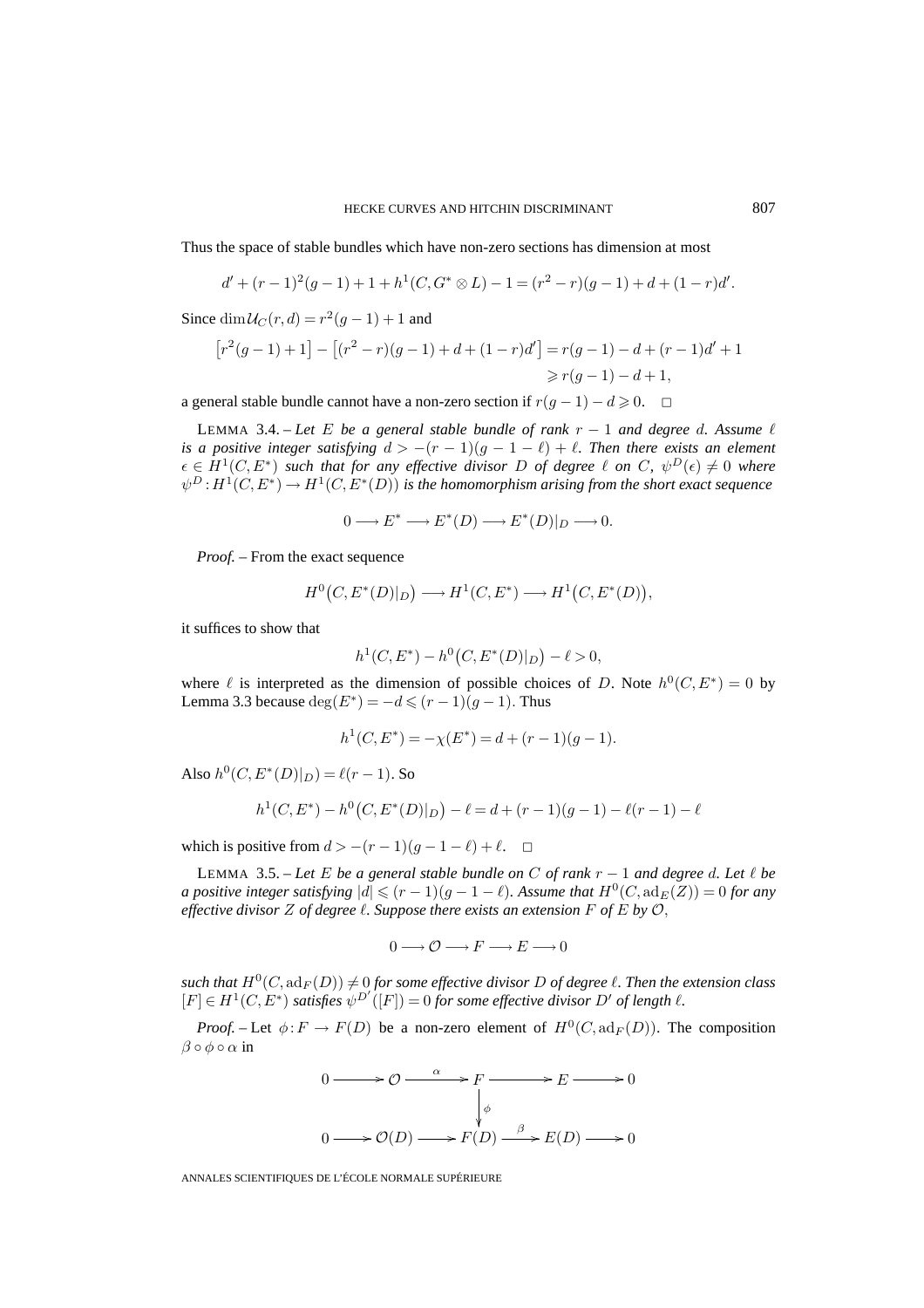defines a section of  $E(D)$ . Since  $deg(E(D)) = d + \ell(r-1) \leqslant (r-1)(g-1)$ ,  $E(D)$  cannot have a non-zero section by Lemma 3.3 and consequently  $\beta \circ \phi \circ \alpha = 0$ . Thus there exists  $\gamma$  satisfying

$$
0 \longrightarrow \mathcal{O} \longrightarrow F \longrightarrow E \longrightarrow 0
$$
  
\n
$$
\downarrow^{\gamma} \qquad \qquad \downarrow^{\phi}
$$
  
\n
$$
0 \longrightarrow \mathcal{O}(D) \longrightarrow F(D) \longrightarrow E(D) \longrightarrow 0.
$$

Let  $s \in H^0(C, \mathcal{O}(D))$  be the section defined by  $\gamma$ . Consider

$$
\phi' := \phi - I_F \cdot s : F \to F(D)
$$

where  $I_F$  denotes the identity map of F. Then  $\phi'$  annihilates the subbundle  $\alpha$ :  $\mathcal{O} \subset F$ , inducing a non-zero homomorphism  $\zeta : E \to F(D)$  satisfying

$$
0 \longrightarrow \mathcal{O} \longrightarrow \mathcal{E} \longrightarrow E \longrightarrow 0
$$
  
\n
$$
\downarrow_0
$$
  
\n
$$
0 \longrightarrow \mathcal{O}(D) \xrightarrow{\alpha'} F(D) \xrightarrow{\beta} E(D) \longrightarrow 0.
$$

If  $\beta \circ \zeta = 0$ , then there exists  $\xi : E \to O(D)$  such that  $\alpha' \circ \xi = \zeta$ . Then we get a non-zero element  $\xi^*$  in  $H^0(C, E^*(D))$  which is not possible by Lemma 3.3 because

$$
\deg(E^*(D)) = -d + \ell(r-1) \leqslant (r-1)(g-1).
$$

Thus  $\beta \circ \zeta \neq 0$ . By the assumption  $H^0(C, \operatorname{ad}_E(D)) = 0$ , we conclude that

$$
\beta\circ\zeta=I_E\cdot s'
$$

for some non-zero  $s' \in H^0(C, O(D))$ . Let D' be the effective divisor defined by s'. We claim that  $\psi^{D'}([F]) = 0$  in  $H^1(C, E^*(D'))$ , which proves the lemma.

To prove the claim, let us recall the definition of the extension class  $[F]$  and  $\psi^{D'}([F])$ . Let  $\delta$ :  $H^0(C, E^* \otimes F) \to H^1(C, E^*)$  be the boundary map associated to the short exact sequence

$$
0 \longrightarrow E^* \longrightarrow E^* \otimes F \longrightarrow E^* \otimes E \longrightarrow 0.
$$

Then  $[F] := \delta(I_E)$  for the identity map  $I_E \in H^0(C, E^* \otimes E)$ . The multiplications by s'

$$
0 \longrightarrow E^* \longrightarrow E^* \otimes F \longrightarrow E^* \otimes E \longrightarrow 0
$$
  
\n
$$
\downarrow s'
$$
  
\n
$$
0 \longrightarrow E^*(D') \longrightarrow E^* \otimes F(D') \longrightarrow E^* \otimes E(D') \longrightarrow 0
$$

induce a commutative diagram

$$
H^{0}(C, E^{*} \otimes F) \longrightarrow H^{0}(C, E^{*} \otimes E) \xrightarrow{\delta} H^{1}(C, E^{*})
$$
  
\n
$$
\downarrow s'
$$
  
\n
$$
H^{0}(C, E^{*} \otimes F(D')) \xrightarrow{\tilde{\beta}} H^{0}(C, E^{*} \otimes E(D')) \xrightarrow{\delta^{s'}} H^{1}(C, E^{*}(D')).
$$

4<sup>e</sup> SÉRIE – TOME 37 – 2004 – N° 5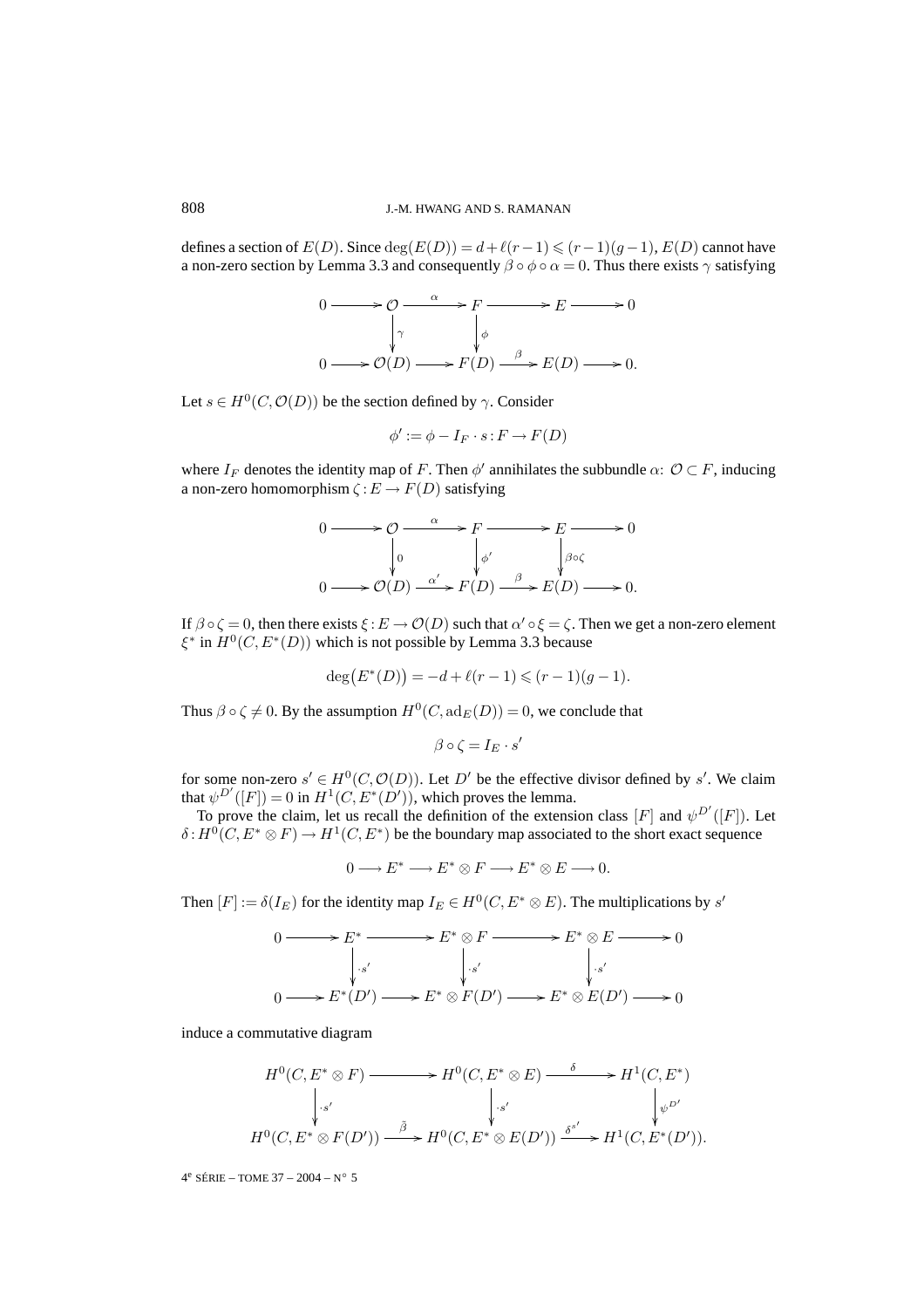It follows that

$$
\psi^{D'}([F]) = \psi^{D'}(\delta(I_E)) = \delta^{s'}(I_E \cdot s').
$$

But we know that

$$
I_E \cdot s' = \beta \circ \zeta = \tilde{\beta}(\zeta)
$$

for some  $\zeta \in H^0(C, E^* \otimes F(D))$ . Thus  $\psi^{D'}([F]) = 0$ .  $\Box$ 

LEMMA 3.6.  $-$  *Let*  $r \ge 2$ ,  $\ell \ge 1$  *and d be integers satisfying* 

$$
-(r-1)(g-1-\ell)+\ell < d \leqslant (r-1)(g-1-\ell).
$$

*Suppose for a general stable bundle* E *of rank*  $r - 1$  *and degree* d,  $H^0(C, ad_E(D)) = 0$  *for any effective divisor* D *of degree* -*. Then for a general stable bundle* F *of rank* r *and degree* d*,*  $H^0(C, \operatorname{ad}_F(D)) = 0$  *for any effective divisor* D *of degree*  $\ell$ *.* 

*Proof.* – By Lemma 3.4, we can choose  $[F_0] \in H^1(C, E^*)$  such that  $\psi^D([F_0]) \neq 0$  for any effective divisor D of degree  $\ell$ . Then by Lemma 3.5,  $H^0(C, \operatorname{ad}_{F_0}(D)) = 0$  for any effective divisor D of degree  $\ell$ . By [12, Proposition 2.6],  $F_0$  can be approximated by stable bundles, i.e., there exists a flat family of bundles  $\{F_t, t \in T\}$  parametrized by an affine curve T with a base point  $0 \in T$  such that  $F_t$  is stable for  $t \neq 0$ . On  $C^{(\ell)} \times T$  where  $C^{(\ell)}$  is the set of effective divisors of degree  $\ell$ , consider the loci of points  $(D, t) \in C^{(\ell)} \times T$  such that  $H^0(C, ad_{F_t}(D)) \neq 0$ . This loci is a closed subvariety of  $C^{(\ell)} \times T$  and is disjoint from  $C^{(\ell)} \times \{0\}$  since  $H^0(C, \mathrm{ad}_{F_0}(D)) = 0$ for all  $D \in C^{(\ell)}$ . It follows that there exists  $t \neq 0$  such that  $H^0(C, \mathrm{ad}_{F_t}(D)) = 0$  for all  $D \in C^{(\ell)}$ . In particular, for a general stable bundle F,  $H^0(C, \text{ad}_F(D)) = 0$  for all  $D \in C^{(\ell)}$ .  $\Box$ 

*Proof of Proposition 3.2.* – The proof is by induction on the rank r of F. If  $r = 1$  this is obvious. Assume that the result holds for a general stable bundle E of rank  $r - 1$  and degree  $d = \deg(F)$ . By Lemma 3.6, the result follows if

$$
-(r-1)(g-1-\ell)+\ell < d \leqslant (r-1)(g-1-\ell).
$$

Note that there are  $2(r-1)(g-1-\ell) - \ell$  consecutive integers d satisfying this and

$$
2(r-1)(g-1-\ell)-\ell \geq r \quad \text{for } r \geq 2 \text{ and } g \geq \frac{3}{2}\ell+2.
$$

If  $H^0(C, \operatorname{ad}_F(D)) = 0$  for some vector bundle F then  $H^0(C, \operatorname{ad}_{F'}(D)) = 0$  for any vector bundle F' of the form  $F' = F \otimes L$  for a line bundle L. Thus we may assume that the degree d of F belongs to any set of r consecutive integers. This finishes the proof of Proposition 3.2.  $\Box$ 

THEOREM 3.7. – Let  $g = 4$ . Then for a general stable bundle  $E \in SU_C^s(r, d)$ ,

$$
\tau_E: \mathbf{P}\Omega_E \to \mathcal{C}_E
$$

*is a birational morphism and is unramified in a neighborhood of a general fiber of*  $\pi$  **:**  $P\Omega_E \to C$ *.* 

*Proof.* – The birationality of  $\tau_E$  over its image is from Theorem 2.3. That  $\tau_E$  is unramified in a neighborhood of a general fiber of  $\pi$  follows from Proposition 3.8 below, in the same way that Theorem 3.1 followed from Proposition 3.2.  $\Box$ 

PROPOSITION 3.8. – Let  $g \geq 4$  and F be a general stable bundle of arbitrary rank and degree. *Then there exists a point*  $x \in C$  *such that*  $H^0(C, ad_F(2x)) = 0$ .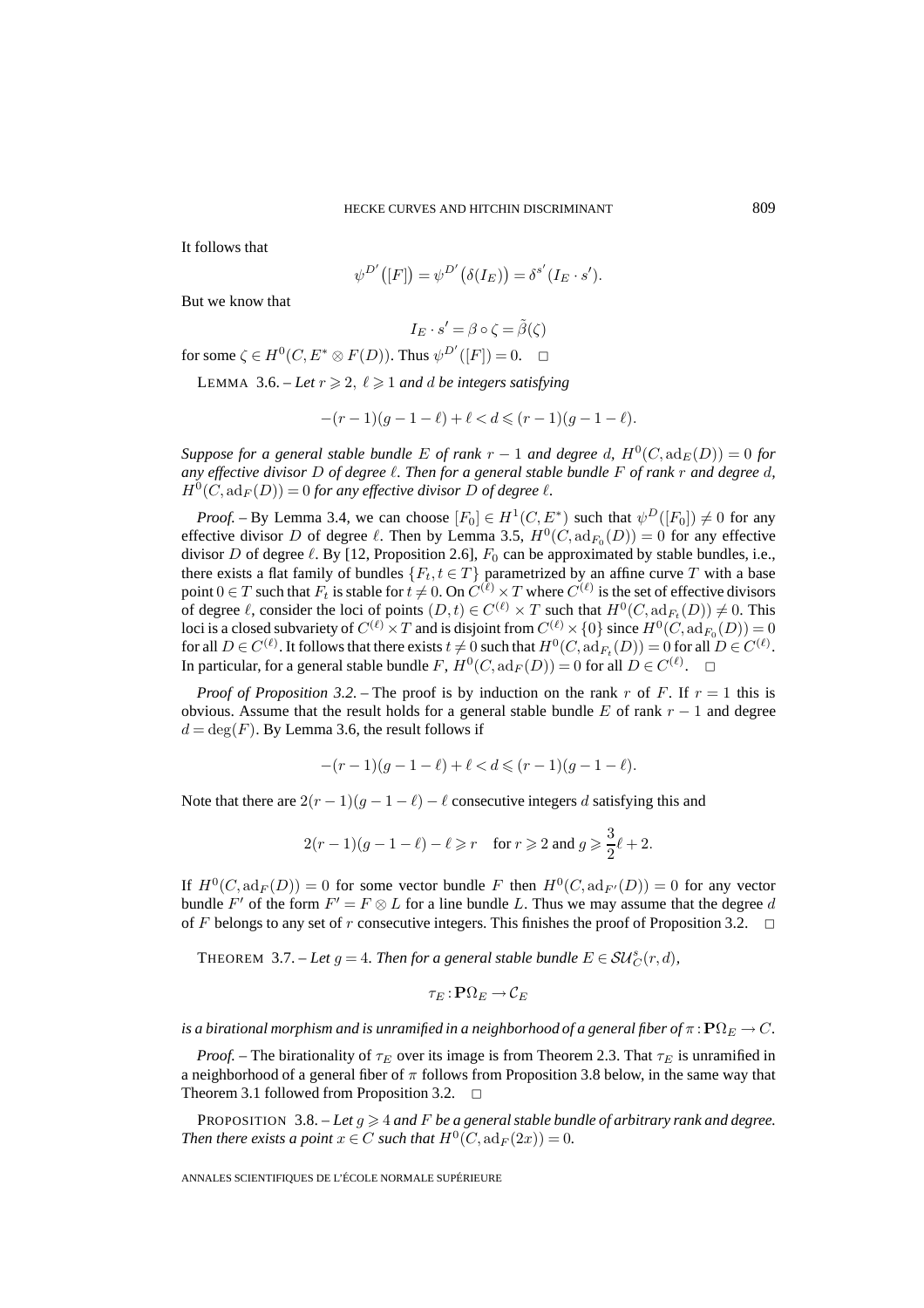For the proof of Proposition 3.8, we need the following three lemmas, Lemmas 3.9, 3.10 and 3.11, which are just slight modifications of Lemmas 3.4, 3.5 and 3.6, respectively.

LEMMA 3.9. – *Let* E *be a general stable bundle of rank* r − 1 *and degree* d *satisfying*  $d > -(r-1)(q-3)$ . Then there exists an element  $\epsilon \in H^1(C, E^*)$  such that for a given  $x \in C$ ,  $\psi^{2x}(\epsilon) \neq 0$  where  $\psi^{2x}$ :  $H^1(C, E^*) \rightarrow H^1(C, E^*(2x))$  *is as defined in Lemma* 3.4 *with*  $D = 2x$ *.* 

*Proof. –* As in the proof of Lemma 3.4, it suffices to show

$$
h^{1}(C, E^{*}) - h^{0}(C, E^{*}(2x)|_{2x}) > 0.
$$

But this is obvious from

$$
h1(C, E*) = d + (r - 1)(g - 1), \qquad h0(C, E*(2x)|_{2x}) = 2(r - 1),
$$

as in the proof of Lemma 3.4.  $\Box$ 

LEMMA 3.10. – Let x be a point satisfying  $h^0(C, \mathcal{O}(2x)) = 1$ , which is certainly true *for a general* x ∈ C*. Let* E *be a vector bundle of rank* r − 1 *and degree* d *satisfying* |d| -  $(r-1)(g-3)$ *. Assume that*  $H^0(C, ad_E(2x)) = 0$ *. Suppose* F *is an extension of* E by O with  $H^0(C, \operatorname{ad}_F(2x)) \neq 0$ . Then the extension class  $[F] \in H^1(C, E^*)$  satisfies  $\psi^{2x}([F]) = 0$ .

*Proof.* – The proof of Lemma 3.5 works almost verbatim. It suffices to replace the divisors D and D' by 2x and the sections s and s' by the unique section (up to scalar) of  $\mathcal{O}(2x)$ .  $\Box$ 

LEMMA 3.11. – Let  $r \geqslant 2$  and d be integers satisfying

$$
-(r-1)(g-3) < d \leqslant (r-1)(g-3).
$$

*Suppose for a general stable bundle* E *of rank*  $r - 1$  *and degree* d,  $H^0(C, ad_E(2x)) = 0$  *for some*  $x \in C$ *. Then for a general stable bundle* F *of rank* r *and*  $\det(F) = \det(E)$ *,* 

$$
H^0(C, \mathrm{ad}_F(2x)) = 0.
$$

*Proof.* – A simple modification of the proof of Lemma 3.6 works. It suffices to take  ${F_t}$  with  $\det(F_t) = \det(E)$ , replace  $C^{(\ell)}$  by C and use Lemmas 3.9 and 3.10 in place of Lemmas 3.4 and 3.5, respectively.  $\Box$ 

*Proof of Proposition 3.8.* – The proof is by induction on the rank r of F as in the proof of Proposition 3.2. If  $r = 1$ , it is obvious. Assume that the result holds for a general stable bundle E of rank  $r - 1$  and  $\det(E) = \det(F)$ . By Lemma 3.11, the result follows if

$$
-(r-1)(g-3) < d \leqslant (r-1)(g-3).
$$

Note that there are  $2(r-1)(g-3)$  consecutive integers d satisfying these inequalities and

$$
2(r-1)(g-3) \geq r \quad \text{if } r \geq 2 \text{ and } g \geq 4.
$$

If a vector bundle F satisfies  $H^0(C, ad_F(2x)) = 0$  for some  $x \in C$ , then  $H^0(C, ad_{F'}(2x)) = 0$ for any vector bundle F' of the form  $F' = F \otimes L$  for a line bundle L. Thus we may assume that the degree  $d$  of  $F$  belongs to any set of  $r$  consecutive integers. This finishes the proof of Proposition 3.8.  $\Box$ 

4<sup>e</sup> SÉRIE – TOME 37 – 2004 – N° 5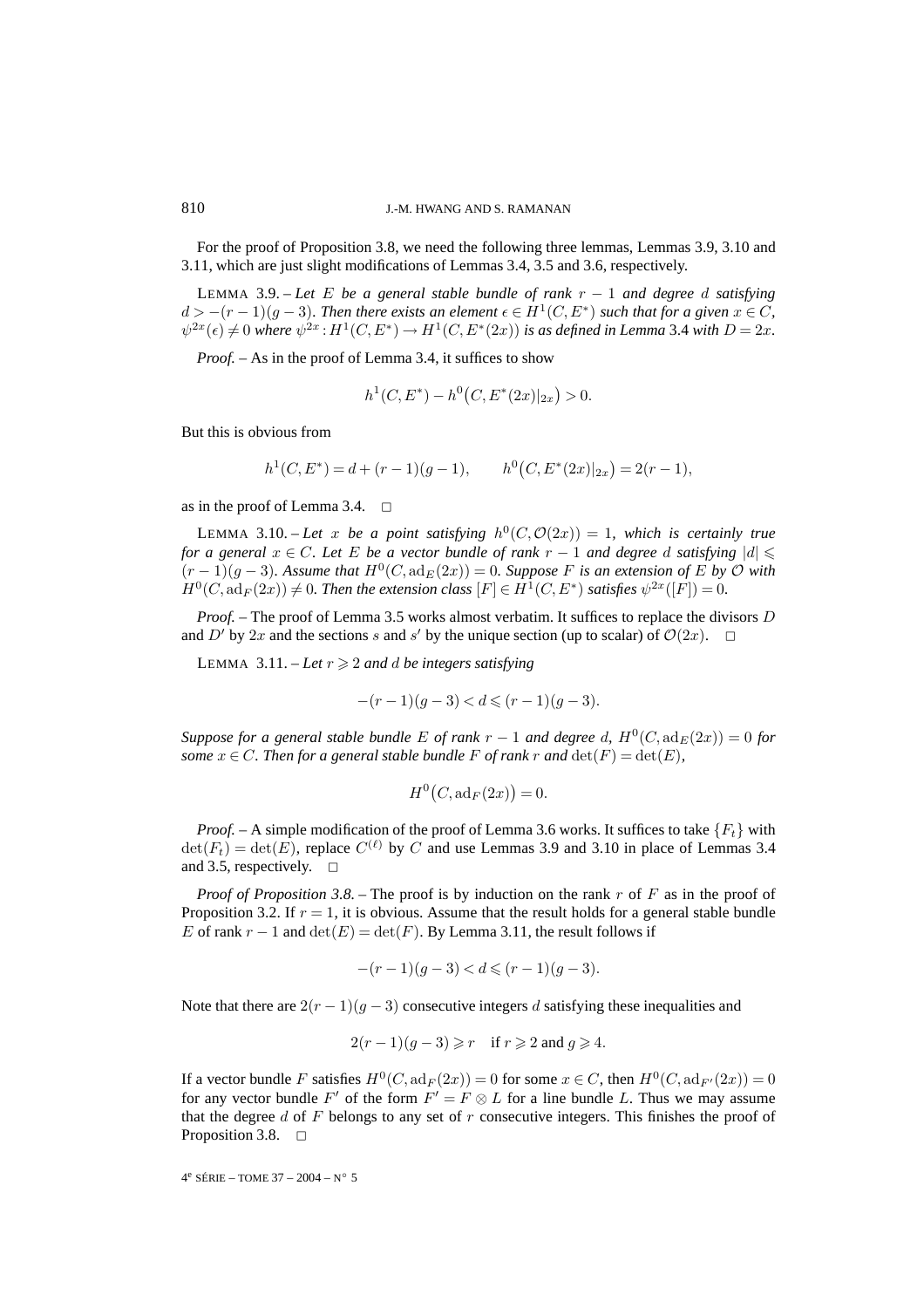### **4. Hitchin discriminant and its dual variety**

Let us briefly recall the definition of the Hitchin map and spectral curves. See [2,3] and [10] for details. As before, C is a smooth projective curve of genus  $\geq 4$ . Let

$$
W := H^0(C, \omega_C^{\otimes 2}) \oplus \cdots \oplus H^0(C, \omega_C^{\otimes r})
$$

be the space of characteristic polynomials and  $h: T^*(SU_C^s(r,d)) \to W$  be the *Hitchin map* defined by

$$
h(\theta) := (s_2(\theta), \dots, s_r(\theta))
$$

where for  $\theta \in T_E^*({\cal S}{\cal U}_C^s(r,d)) = H^0(C, \operatorname{ad}_E \otimes \omega_C),$ 

$$
s_i(\theta) := (-1)^i \text{tr}(\wedge^i \theta).
$$

Let  $K_C$  be the total space of the canonical line bundle  $\omega_C$  and  $\alpha: K_C \to C$  be the natural projection. For an element  $s = (s_2, \ldots, s_r) \in W$ , the *spectral curve*  $C_s$  associated to s is the curve in the total space  $K_C$  defined by the equation

$$
x^r + s_2 x^{r-2} + \dots + s_{r-1} x + s_r
$$

where x is the tautological section of  $\alpha^* \omega_C$ . Let  $\mathcal{D} \subset W$  be the set of characteristic polynomials with singular spectral curves. The following two facts are standard.

PROPOSITION 4.1 [10, Corollary 1.5 and Remark 1.7]. – D *is an irreducible hypersurface in* W and for a general point  $s \in \mathcal{D}$ ,  $C_s$  is an integral curve with a unique ordinary double point *over a general point of* C*.*

PROPOSITION 4.2 [2, 3.6 and 3.7]. – *If*  $s \in W$  *has an integral spectral curve, then*  $h^{-1}(s)$ *is irreducible and for a general*  $\alpha \in h^{-1}(s)$  *regarded as an element of*  $H^0(C, ad_E \otimes \omega_C)$  *for some*  $E \in SU_C^s(r,d)$ , each eigenvalue of  $\alpha_x : E_x \to E_x \otimes \omega_C$  has one-dimensional eigenspace *for each*  $x \in C$ *. If furthermore the spectral curve is smooth, i.e.,*  $s \in W \setminus D$ *, then*  $h^{-1}(s)$  *is an open subset of an abelian variety and is dominant over*  $SU_C^s(r,d)$ *.* 

PROPOSITION 4.3. – *The hypersurface*  $h^{-1}(\mathcal{D})$  *in*  $T^*(\mathcal{SU}_C^s(r,d))$  *is irreducible.* 

*Proof.* – Since  $h^{-1}(s)$  for a general  $s \in \mathcal{D}$  is irreducible by Propositions 4.1 and 4.2, there exists a unique irreducible component  $S_1$  of  $h^{-1}(\mathcal{D})$  which is dominant over  $\mathcal{D}$ . Suppose there exists another component  $S_2$  which is not dominant over  $D$ . We will get a contradiction.

For  $E \in SU_C^s(r, d)$ , let us denote the restriction of h to the cotangent space  $T_E^*(SU_C^s(r, d))$ by

$$
h_E: T_E^*(\mathcal{SU}_C^s(r,d)) \longrightarrow W.
$$

There is a natural  $\mathbb{C}^{\times}$ -action on  $T_{E}^{*}(\mathcal{SU}_{C}^{s}(r,d))$  by the scalar multiplication and a natural  $\mathbb{C}^{\times}$ -action on W by the weighted scalar multiplication. Clearly,  $h_E$  is equivariant with respect to these actions of  $\mathbb{C}^{\times}$ . Suppose that  $T_{E}^{*}(SU_{C}^{s}(r,d)) \cap h^{-1}(0) = 0$ . Then  $h_{E}$  descends to a morphism

$$
\check{h}_E\!:\!\mathbf{P}T_E^*\big(\mathcal{SU}_C^s(r,d)\big)\longrightarrow \mathbf{P}_{\mathrm{weight}}W
$$

where  $\mathbf{P}_{\text{weight}}W$  is the weighted projective space obtained as the quotient of  $W \setminus 0$  by the weighted  $\mathbb{C}^{\times}$ -action. This  $h_E$  must be a finite morphism. It follows that  $h_E$  is a finite morphism.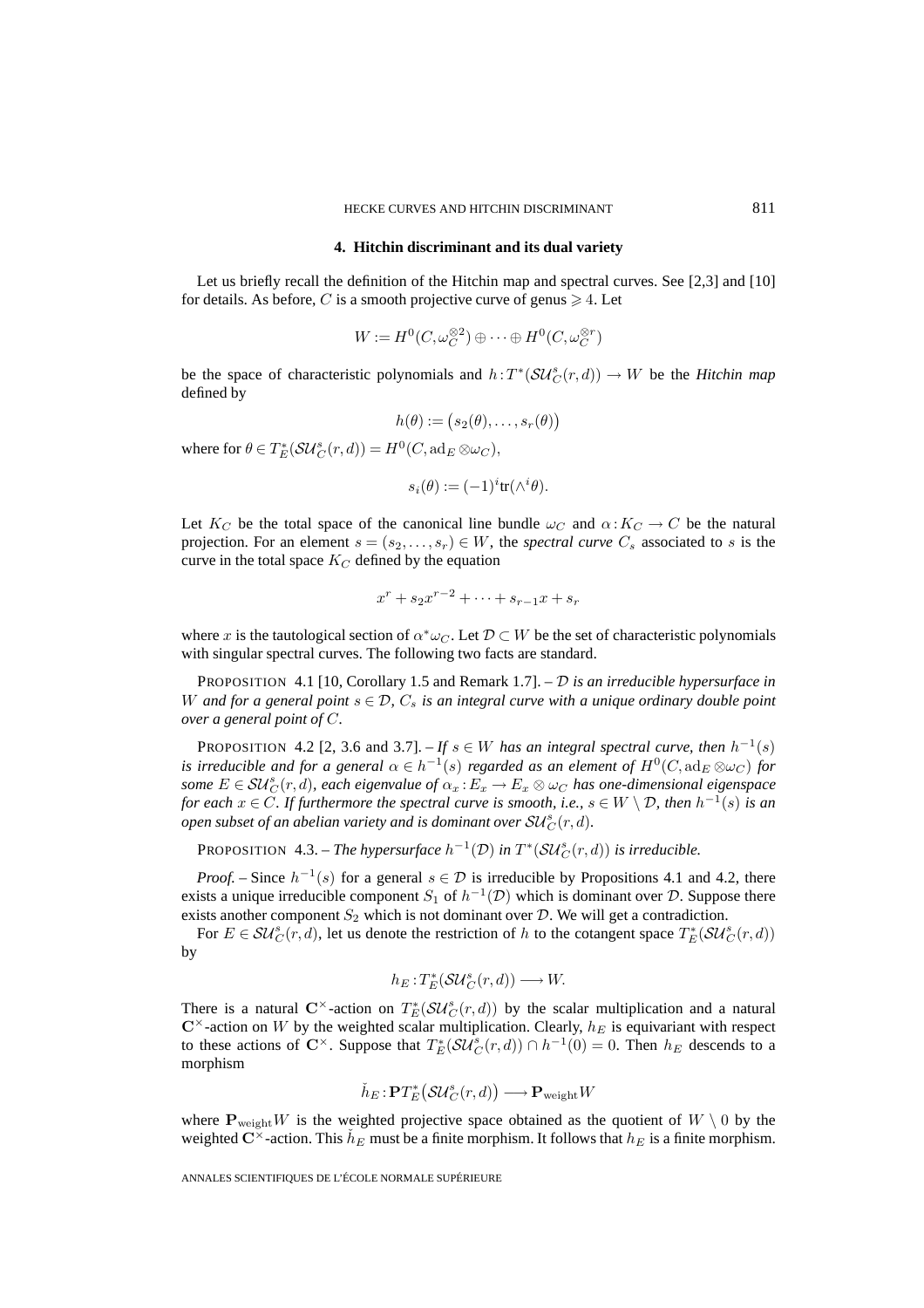If  $S_2$  intersects  $T_E^*({\cal S}{\cal U}_C^s(r,d))$  for some E with  $T_E^*({\cal S}{\cal U}_C^s(r,d))\cap h^{-1}(0)=0$ , the intersection  $S'_2 := S_2 \cap T_E^* (\mathcal{S} \mathcal{U}_C^*(r,d))$  must be a hypersurface in  $T_E^* (\mathcal{S} \mathcal{U}_C^*(r,d))$ . But then  $S'_2$  is dominant over the irreducible hypersurface D because h is finite on  $T_E^*(\mathcal{SU}_C^s(r,d))$ , a contradiction. Thus the image  $pr(S_2)$  under the natural projection

$$
\text{pr}: T^*\big(\mathcal{SU}_C^s(r,d)\big) \to \mathcal{SU}_C^s(r,d)
$$

is contained in the subvariety

$$
\mathcal{N}:=\big\{E\in \mathcal{SU}_C^s(r,d)\colon \dim\big(T_E^*\big(\mathcal{SU}_C^s(r,d)\big)\cap h^{-1}(0)\big)\geqslant 1\big\}.
$$

Recall that  $\mathcal{N} \neq SU_C^s(r,d)$  by [11]. Thus  $pr(S_2)$  is a hypersurface in  $SU_C^s(r,d)$  and  $S_2 =$  $pr^{-1}(pr(S_2))$ . Since  $\dim(h^{-1}(0)) = \dim(SU_C^s(r, d))$  from [11],

$$
\dim\left(T_E^*\left(\mathcal{SU}_C^s(r,d)\right)\cap h^{-1}(0)\right)=1
$$

for a general  $E \in pr(S_2)$ . Thus  $h_E: T_E^* (\mathcal{S} \mathcal{U}_C^s (r,d)) \to W$  must have general fiber dimension  $\leqslant$  1. This implies that  $h_E(T_E^*(\mathcal{SU}_C^s(r, d)))$  is a hypersurface in W. Since  $T_E^*(\mathcal{SU}_C^s(r, d)) \subset S_2$ , this is a contradiction to the fact that  $S_2$  is not dominant over  $\mathcal{D}$ .  $\Box$ 

Let S be the hypersurface in  $PT^*(SU_C^s(r,d))$  corresponding to  $h^{-1}(\mathcal{D})$  in  $T^*(SU_C^s(r,d))$ . For a general point  $E \in SU_C^s(r, d)$ , the hypersurface  $S_E := S \cap PT_E^*({\cal SU}_C^s(r, d))$  will be called the *Hitchin discriminant* at E.

Recall that when  $X \subset \mathbf{P}_N$  is a smooth subvariety, its dual variety is the subvariety of the dual projective space  $\mathbf{P}_N^*$  corresponding to singular hyperplane sections of X. Suppose the normalization  $\hat{X}$  of X is smooth and  $\tau : \hat{X} \to X \subset \mathbf{P}_N$  is the normalization morphism. Then  $X^*$  is the closure of the set of hyperplanes containing the projective tangent space of a point of X where  $\tau$  is an immersion. This observation will be used implicitly in the proof of the following theorem, for the case of  $q = 4$ .

THEOREM 4.4. – *Assume*  $g \ge 4$ . Let  $E \in SU_C^s(r,d)$  be a general point. Then the Hitchin discriminant  $\mathcal{S}_E \subset \mathbf{P}T_E^*(\mathcal{S}\mathcal{U}_C^s(r,d))$  is the dual variety of the variety of Hecke tangents  $\mathcal{C}_E \subset \mathbf{P} T_E(\mathcal{S} \mathcal{U}_C^s(r,d)).$  In other words,  $\mathcal S$  defined above agrees with  $\mathcal S$  in Corollary 2.2.

*Proof.* – Let  $\theta \in h^{-1}(\mathcal{D})$  be a general point. Then  $\theta : E \to E \otimes \omega_C$  is an endomorphism of a general stable bundle E such that its spectral curve  $C_{h(\theta)}$  has a unique ordinary double point singularity which lies over a general point of C. It suffices to show that  $\theta \in PT_E^*(SU_C^s(r,d))$ belongs to the dual variety of  $\mathcal{C}_E$ . By Proposition 4.2, for each  $x \in \mathcal{C}$ , each eigenvalue of  $\theta_x$  has a 1-dimensional eigenspace. Thus we have a curve

$$
C_{\theta}\subset \mathbf{P}E^*
$$

biregular to the spectral curve  $C_{h(\theta)}$  corresponding to the 1-dimensional eigenspaces.

Let  $\Omega_E^*$  be the relative tangent bundle of the projective bundle  $\varpi$  :  $\mathbf{P}E^* \to C.$  Recall that when an endomorphism of a vector space  $V$  is regarded as a vector field on  $PV$ , the zero set of the vector field corresponds to the set of eigenvectors of the endomorphism. When  $\theta$  is regarded as a vertical vector field on  $PE^*$  twisted by  $\varpi^* \omega_C$  via the isomorphism

$$
H^0(C, \mathrm{ad}_E \otimes \omega_C) \cong H^0(\mathbf{P}E^*, \Omega_E^* \otimes \varpi^* \omega_C),
$$

θ vanishes exactly on  $C_\theta$ . Thus, when we regard it as a section of  $\xi_E \otimes \pi^* \omega_C$  on  $\mathbf{P} \Omega_E$ , it defines an element of the linear system  $|\xi_E \otimes \pi^* \omega_C|$  with a singular point lying over the singular point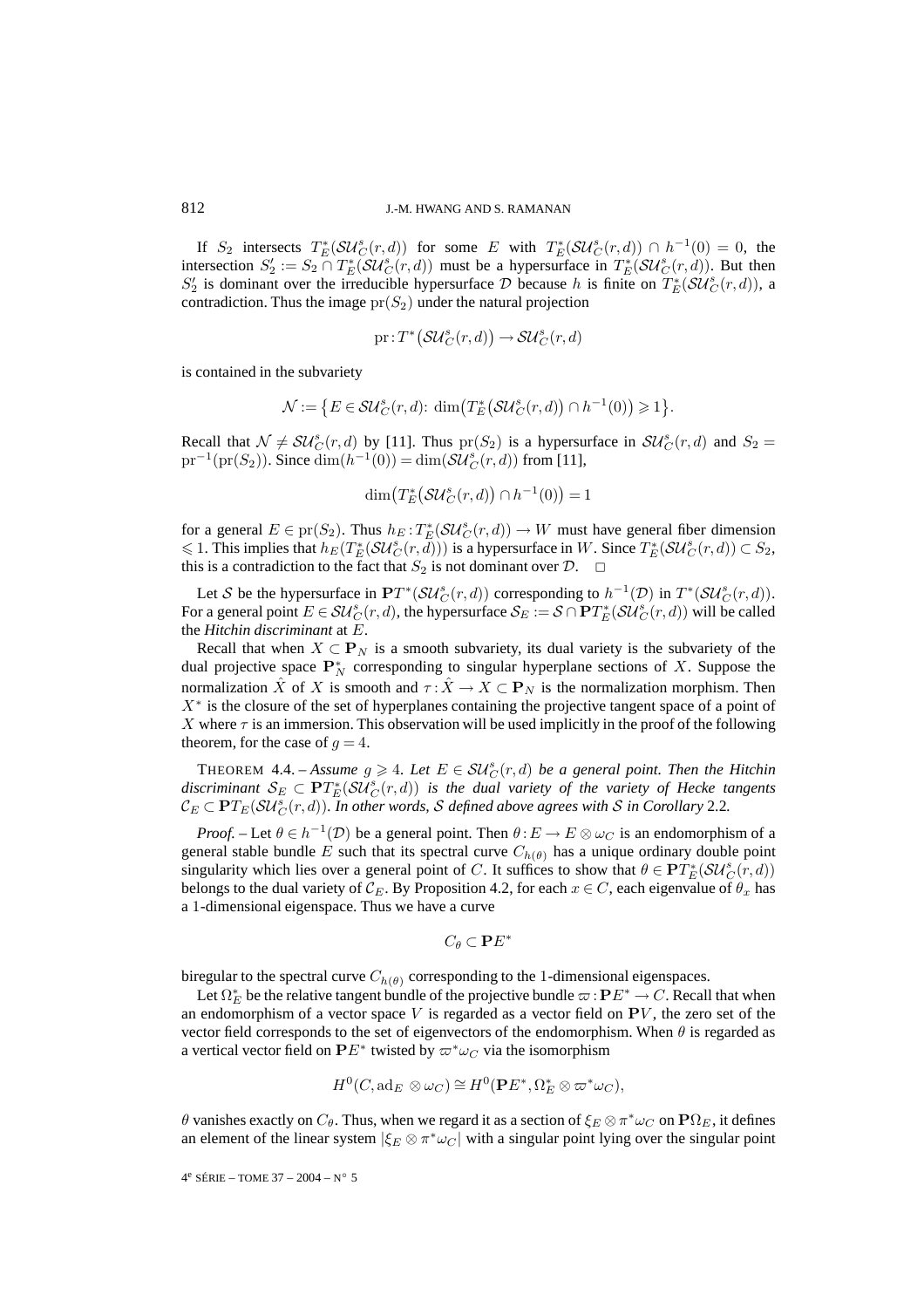of  $C_\theta$  by Lemma 4.5 below. This implies that  $\theta$  belongs to the dual variety of  $C_E$  because  $\tau_E$  is an immersion over a general point of C by Theorems 3.1 and 3.7.  $\Box$ 

LEMMA 4.5. – *Let*

$$
V = a_1(z_1, \dots, z_n) \frac{\partial}{\partial z_1} + \dots + a_{n-1}(z_1, \dots, z_n) \frac{\partial}{\partial z_{n-1}}
$$

*be a holomorphic vector field on the polydisc*  $\Delta^n$ . Assume that the zero set of the vector field

 $a_1(z) = \cdots = a_{n-1}(z) = 0$ 

*is a curve with a singularity at* 0*. Let* Ω *be the relative cotangent bundle of the projection*  $p:\Delta^n\to\Delta$ ,  $p(z_1,\ldots,z_n)=z_n$ . Then the hypersurface in  $\mathbf{P}(\Omega)\cong\mathbf{P}^{n-2}\times\Delta^n$  defined by

$$
a_1(z_1,\ldots,z_n)y_1+\cdots+a_{n-1}(z_1,\ldots,z_n)y_{n-1}=0
$$

*for the homogeneous coordinates*  $[y_1 : \cdots : y_{n-1}] \in \mathbf{P}^{n-2}$  *has a singular point over*  $z_1 = \cdots =$  $z_n = 0$ .

*Proof. –* Since

$$
a_1(z) = \dots = a_{n-1}(z) = 0
$$

is a curve with a singular point at  $0 \in \Delta^n$ , the matrix  $(\frac{\partial a_i}{\partial z_j})|_{z=0}$  has rank  $\leq n-2$ , by Jacobian criterion of smoothness. Thus there exist complex numbers  $c_1, \ldots, c_{n-1}$ , with  $c_i \neq 0$  for some i, satisfying

$$
\sum_{i=1}^{n-1} \left( \frac{\partial a_i}{\partial z_j} \bigg|_{z=0} \right) c_i = 0 \quad \text{for each } 1 \leq j \leq n.
$$

It is straightforward to check that the point

$$
z_1 = \cdots = z_n = 0,
$$
  $[y_1 : \cdots : y_{n-1}] = [c_1 : \cdots : c_{n-1}]$ 

is a singular point of the hypersurface

$$
a_1(z_1,...,z_n)y_1 + \cdots + a_{n-1}(z_1,...,z_n)y_{n-1} = 0.
$$

COROLLARY 4.6. – *The irreducible hypersurface*  $h^{-1}(D)$  *is the closure of the union of all rational curves in*  $T^*(\mathcal{S} \mathcal{U}_C^s(r,d)).$ 

*Proof.* – By Corollary 2.2 and Theorem 4.4,  $h^{-1}(D)$  is covered by rational curves. By Proposition 4.2, there exists no rational curve in  $T^*(\mathcal{SU}_C^s(r,d)) \setminus h^{-1}(\mathcal{D})$ .  $\Box$ 

*Remark* 4.7. – Note that for a general Hecke curve  $\ell$ ,

$$
T\big(\mathcal{SU}_{C}^s(r,d)\big)\big|_{\ell} \cong \mathcal{O}(2) \oplus \mathcal{O}(1)^{2r-2} \oplus \mathcal{O}^{(r^2-1)(g-1)-2r+1}
$$

because  $\ell$  is a minimal rational curve of  $SU_C^s(r,d)$  and  $\ell \cdot K_{SU_C^s(r,d)}^{-1} = 2r$ . A section  $\tilde{\ell}$  of  $T^*(\mathcal{SU}_C^s(r,d))|_{\ell}$  gives a smooth rational curve in  $\hat{\mathcal{S}}$  in the notation of Corollary 2.2. On the other hand, for a general  $s \in \mathcal{D}$ ,  $h^{-1}(s)$  is an open subset of the compactified Jacobian of the spectral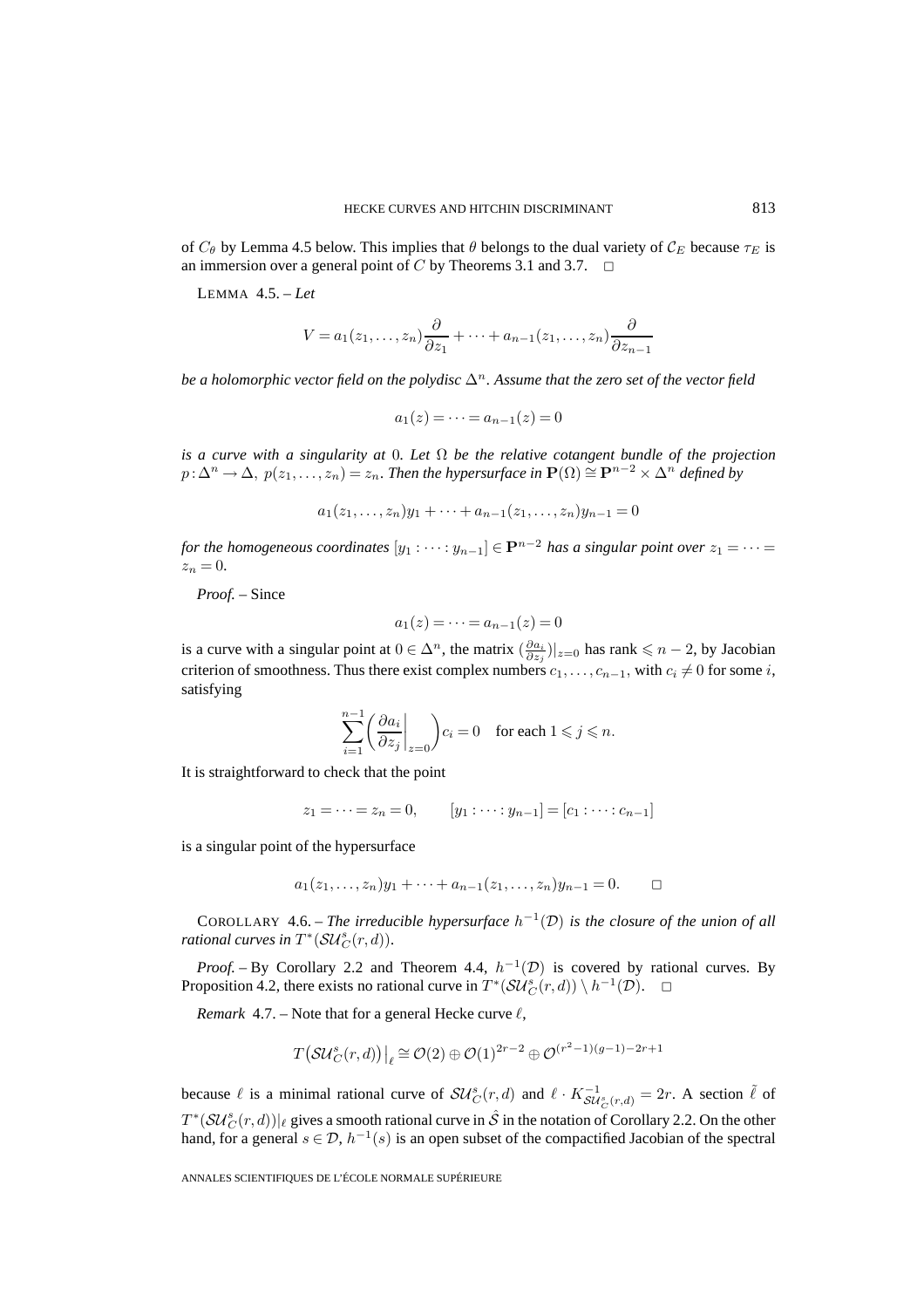curve of s which has a unique node (cf. [10, Remark 1.7]). The normalization of the compactified Jacobian is a **P**1-bundle over an abelian variety which is the Jacobian of the normalization of the spectral curve. The curve  $\tilde{\ell}$  is the image of a fiber of this  $P_1$ -bundle. In [10, Remark 1.7], it was stated that the image of this **P**1-fiber has a node in the compactified Jacobian. This is inaccurate, as  $\tilde{\ell}$  is a smooth rational curve. In fact, the morphism [10, (1.13)] does not exist because the pullback of a torsion-free sheaf on the nodal curve to its normalization is not necessarily torsion-free. The normalization map of the compactified Jacobian identifies two points on different fibers of the **P**1-bundle, contrary to the claim in [10, Remark 1.7]. However this mistake in Remark 1.7 does not affect the rest of the argument in [10].

*Remark* 4.8. – It is possible to describe the section  $\tilde{\ell}$  in Remark 4.7 more explicitly as a family of Hecke transformations of a Higgs field. Such description may give a more direct proof of Corollary 4.6 and more detailed information about the geometry of the Hitchin fibers. We will leave it for a future investigation.

*Remark* 4.9. – In the above manner, the sections of  $T^*(SU_C^s(r,d))$  over Hecke curves give a rank-1 foliation on an open subset of  $h^{-1}(D)$ . This foliation can be described in another way. The cotangent bundle  $T^*(\mathcal{S} \mathcal{U}_C^s(r,d))$  has a natural symplectic form. The restriction of the symplectic form on the hypersurface  $h^{-1}(D)$  must be a holomorphic 2-form with a 1-dimensional kernel. It is not difficult to check that the foliation defined by this 1-dimensional kernel is precisely the foliation given by Hecke curves.

## **5. Applications**

As an application of Theorem 4.4, we will give a proof of the non-abelian Torelli theorem, simplifying the proof in [10, Theorem E] for  $g \ge 4$ .

THEOREM 5.1. – Let C and C' be two smooth projective curves of genus  $g \ge 4$ . Let  $f: SU^s_C(r,d) \to SU^s_{C'}(r,d)$  be a biregular morphism. Then f induces a biregular morphism  $C \cong C'.$ 

The following is a direct consequence of Corollary 4.6.

LEMMA 5.2. – *In the situation of Theorem* 5.1*, let*

$$
W := H^{0}(C, \omega_C^{\otimes 2}) \oplus \cdots \oplus H^{0}(C, \omega_C^{\otimes r}),
$$
  
\n
$$
W' := H^{0}(C', \omega_C^{\otimes 2}) \oplus \cdots \oplus H^{0}(C', \omega_C^{\otimes r})
$$

*be the spaces of characteristic polynomials and*

$$
h: T^*\big(\mathcal{SU}_C^s(r,d)\big) \to W,
$$
  

$$
h': T^*\big(\mathcal{SU}_{C'}^s(r,d)\big) \to W'
$$

*be the Hitchin maps. Let*  $D \subset W$  (*resp.*  $D' \subset W'$ ) *be the hypersurface consisting of characteristic polynomials with singular spectral curves and*  $S \subset \mathbf{P}T^*(\mathcal{SU}_C^s(r,d))$  (*resp.*  $\mathcal{S}' \subset \mathbf{P}T^*(\mathcal{S}\mathcal{U}^s_{C'}(r,d)))$  be the hypersurface corresponding to  $h^{-1}(\mathcal{D})$  (resp.  $(h')^{-1}(\mathcal{D}'))$ ). Let  $df^*$ : $\mathbf{P}T^*(\mathcal{S}\mathcal{U}_{C'}^{s^*}(r,d)) \to \mathbf{P}T^*(\mathcal{S}\mathcal{U}_C^{s}(r,d))$  be the pull-back by f. Then  $df^*(\mathcal{S}') = \mathcal{S}$ .

*Proof of Theorem 5.1.* – Let E be a general point of  $SU_C^s(r, d)$  and  $E' = f(E)$ . By Lemma 5.2,  $df_E^*(S'_{E'}) = S_E$ . Thus by Theorem 4.4, f induces a biregular morphism  $C_E \cong C_{E'}$ . This induces a biregular morphism  $P\Omega_E \cong P\Omega_{E'}$  by Theorem 3.1 and Theorem 3.7, and consequently a biregular morphism  $C \cong C'$  because C (resp. C') is the Albanese image of  $P\Omega_E$  (resp. **P**Ω<sub>E'</sub>).  $□$ 

4e SÉRIE – TOME 37 – 2004 – N◦ 5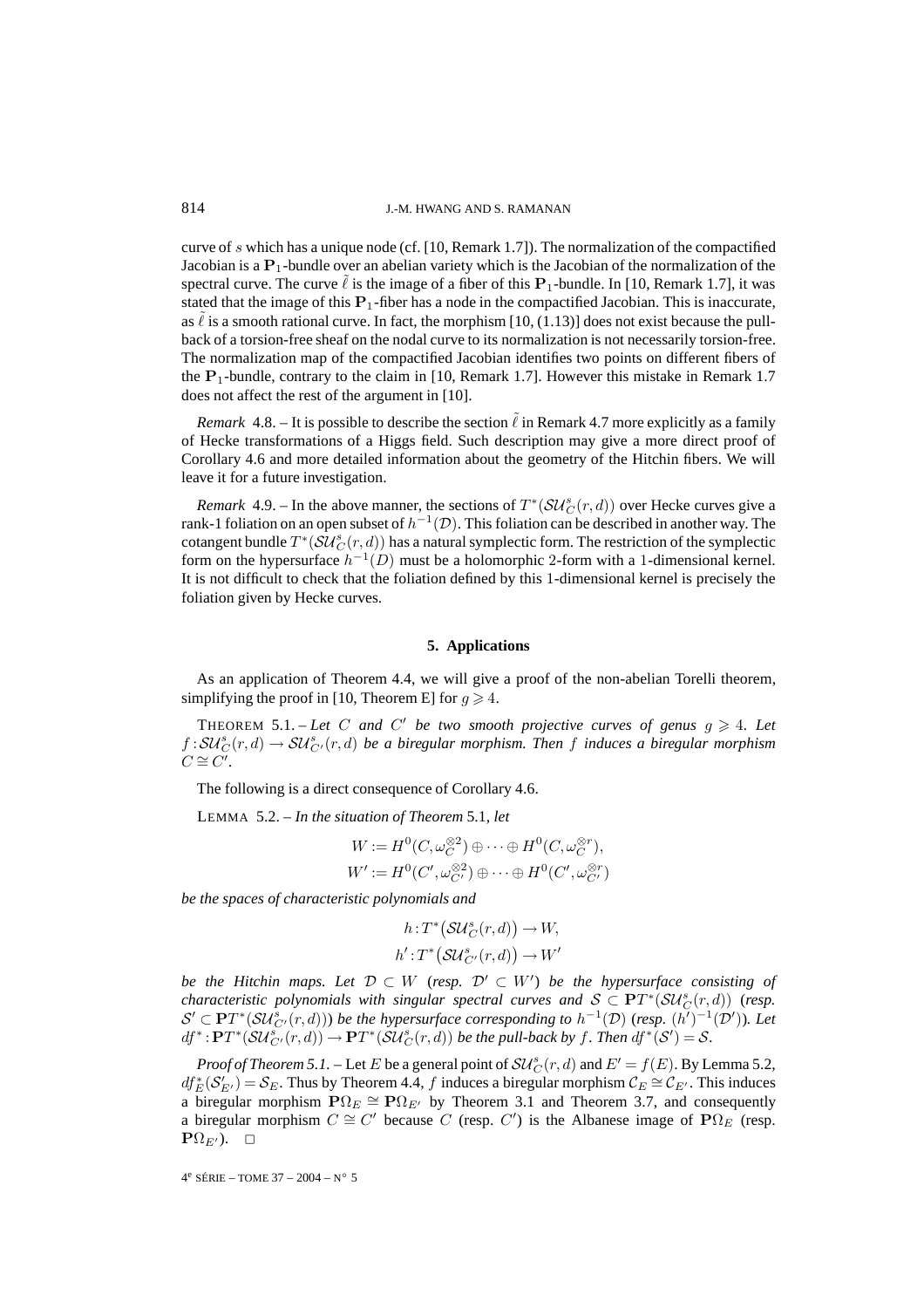A precise description of the automorphism group of  $SU^s_C(r,d)$ , for  $g \ge 3$ , was given by Kouvidakis and Pantev. An essential part of their work was the following, which we will prove as an application of Theorem 4.4. This simplifies the proof in [10] for  $q \ge 4$ .

THEOREM 5.3. – Let C be a smooth projective curve of genus  $\geq 4$ . The group of automorphisms of  $\mathcal{SU}_{C}^s(r,d)$  is generated by automorphisms of the following two types when  $r\nmid 2d.$ 

- (a)  $E \mapsto \gamma^* E$  *where*  $\gamma$  *is an automorphism of the curve C, and*
- (b)  $E \mapsto E \otimes \mu$  *where*  $\mu$  *is an r-torsion of the Picard group of C. When* r | 2d*, additional generators of the following type are needed.*
- (c)  $E \mapsto E^* \otimes \nu$  where  $\nu$  *is a line bundle of degree*  $\frac{2d}{r}$  *on* C whose rth power *is isomorphic to the square of*  $\det(E)$ *.*

We need two simple lemmas.

LEMMA 5.4. – *Let* E (*resp.* E ) *be a vector bundle of rank* r *on a smooth projective curve* C  $\phi$ *f* genus  $\geqslant$  4 and  $\Omega$ <sub>E</sub> (resp.  $\Omega$ <sub>E'</sub>) be the relative cotangent bundle on  $\mathbf{P}E^*$  (resp.  $\mathbf{P}(E')^*$ ) with *respect to the natural projection*  $\varpi$  :  $PE^* \to C$  (*resp.*  $\varpi'$  :  $P(E')^* \to C$ *). Suppose there exists a biregular morphism*  $G: \mathbf{P}\Omega_E \to \mathbf{P}\Omega_{E'}$ . Then there exists a biregular automorphism  $\gamma: C \to C$ *making the following diagram commutative.*



*Moreover, either* G *descends to a biregular morphism* **P**E<sup>∗</sup> → **P**(E )<sup>∗</sup> *or it descends to a biregular morphism*  $\mathbf{P}E^* \to \mathbf{P}E'.$ 

*Proof.* – The existence of  $\gamma$  is obvious by considering Albanese map. Each fiber of  $\pi$  and  $\pi'$  is isomorphic to  $PT^*(P_{r-1})$  which has exactly two Mori contractions (of extremal rays)

$$
\mathbf{P}T^*(\mathbf{P}_{r-1}) \longrightarrow \mathbf{P}_{r-1} \quad \text{and} \quad \mathbf{P}T^*(\mathbf{P}_{r-1}) \longrightarrow \mathbf{P}_{r-1}^*.
$$

Thus  $\mathbf{P}\Omega_E$  (resp.  $\mathbf{P}\Omega_{E'}$ ) has exactly two Mori contractions

$$
\mathbf{P}\Omega_E \longrightarrow \mathbf{P}E^* \quad \text{and} \quad \mathbf{P}\Omega_E \longrightarrow \mathbf{P}E
$$

 $(\text{resp.} \quad \mathbf{P}\Omega_{E'} \longrightarrow \mathbf{P}(E')^* \quad \text{and} \quad \mathbf{P}\Omega_{E'} \longrightarrow \mathbf{P}E').$ 

Thus G induces either  $P E^* \cong P(E')^*$  or  $P E^* \cong P E'$ .  $\Box$ 

LEMMA 5.5. – In the situation of Lemma 5.4, assume that  $deg(E) = deg(F') =: d$  and  $\det(E) = \gamma^* \det(E')$ . Then denoting by  $\text{Pic}^0(C)[r]$  the *r*-torsion subgroup of the Picard group, *one of the following holds.*

(i) *If*  $r \nmid 2d$ *, there exists*  $\mu \in Pic^0(C)[r]$  *such that*  $E \cong \gamma^*(E' \otimes \mu)$ *.* 

(ii) *If*  $r \mid 2d$ *, either there exists*  $\mu \in Pic^0(C)[r]$  *such that*  $E \cong \gamma^*(E' \otimes \mu)$ *, or there exists*  $\nu \in \text{Pic}^{\frac{2d}{r}}(C)$  *with*  $\nu^{\otimes r} = (\det(E'))^{\otimes 2}$  *such that*  $E \cong \gamma^*((E')^* \otimes \nu)$ *.* 

*Proof.* – From Lemma 5.4, it is obvious that either  $E \cong \gamma^*(E' \otimes \mu)$  or  $E \cong \gamma^*((E')^* \otimes \nu)$  for some line bundles  $\mu, \nu$  on C. The assumption  $\det(E) = \gamma^* \det(E')$  can be easily translated to the properties of  $\mu$  and  $\nu$  described in (i) and (ii).  $\Box$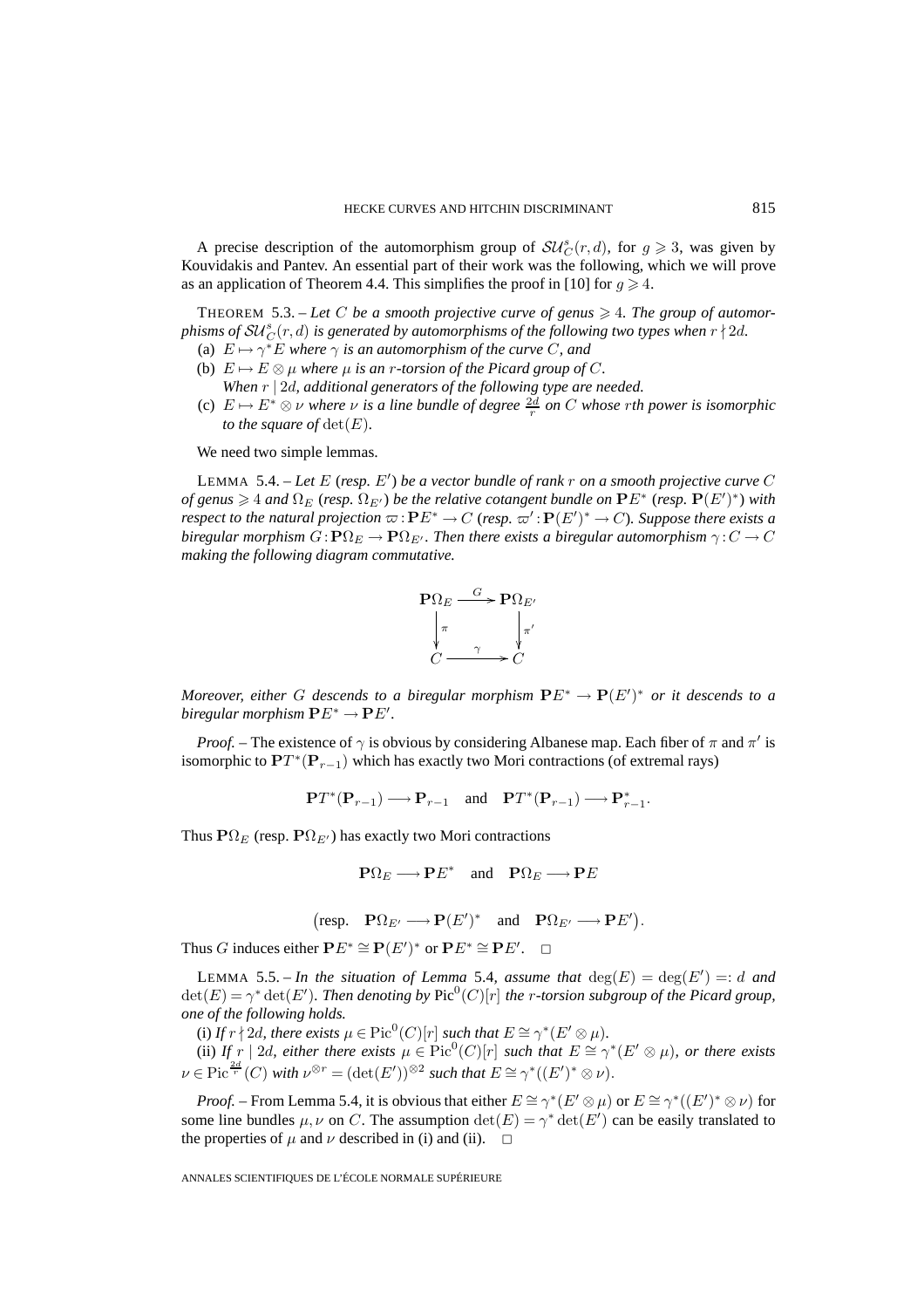*Proof of Theorem 5.3.* – Let  $\sigma$  be an automorphism of  $SU_C^s(r, d)$ . Arguing as in the proof of Theorem 5.1, we see that  $\sigma$  induces a biregular morphism  $G: \mathbf{P}\Omega_E \cong \mathbf{P}\Omega_{E'}$  for a general  $E \in SU_C^s(r, d)$  and  $E' = \sigma(E)$ . By Lemma 5.4,  $\sigma$  induces an automorphism  $\gamma_E \in Aut(C)$  for each general  $E \in SU_C^s(r,d)$ . Since  $Aut(C)$  is finite,  $\gamma_E$  is independent of E for general E. Composing  $\sigma$  with an automorphism of type (a), we may assume that  $\gamma_E = I_C$ , the identity map of C. Then  $\sigma$  must agree with an automorphism of type (b) or (c) by Lemma 5.5.  $\Box$ 

As a final application of Theorem 4.4, we prove the following result on morphisms between moduli spaces of bundles.

THEOREM 5.6. – Let C and C' be two smooth projective curves of genus  $g \ge 4$ . Let  $f: SU^s_C(r,d) \to SU^s_{C'}(r,d)$  be a surjective morphism. Then f is biregular.

*Proof. –* The key point is to prove an analogue of Lemma 5.2. In other words, when  $df^*: f^*T^*(\mathcal{S}U_{C'}^s(r,d)) \to T^*(\mathcal{S}U_C^s(r,d))$  is the natural morphism associated to f, we claim that  $df^*(f^*S') \subset S$  in the notation of Lemma 5.2. Note that the proof of Lemma 5.2 does not work when f is *a priori* not biregular.

To prove the claim, let  $\ell$  be a general Hecke curve on  $SU_{C'}^s(r,d)$  and  $\hat{\ell} \subset SU_C^s(r,d)$  be an irreducible component of  $f^{-1}(\ell)$ . An element  $\sigma \in H^0(\ell, T^*(\mathcal{S}U_{C'}^s(r,d))$  defines an element  $f^*\sigma \in H^0(\hat{\ell}, T^*(\mathcal{SU}_C^s(r,d)))$ . Let  $\ell^{\flat}$  be the image of  $f^*\sigma$  in  $T^*(\mathcal{SU}_C^s(r,d))$ . Since W is affine,  $h(\ell^{\flat})$  is one point  $s \in W$ . Suppose  $s \notin \mathcal{D}$ . By Proposition 4.2,  $h^{-1}(s)$  is an open subset A' of an abelian variety A. The natural projection  $A' \to SU_C^s(r, d)$  is dominant and so is its composition with f, which is denoted by  $f' : A' \to SU_{C'}^s(r, d)$ . But the complete curve  $\ell^{\flat}$  satisfies  $f'(\ell^{\flat}) = \ell$ . This is a contradiction to Proposition 2.4, because the variety of Hecke tangents is not linear. It follows that  $s \in \mathcal{D}$ . Thus  $f^* \sigma$  has its image in  $h^{-1}(\mathcal{D})$ . Since  $(h')^{-1}(\mathcal{D}')$  is covered by images of  $\sigma$  by Corollary 2.2 and Theorem 4.4, this implies that  $df^*((h')^{-1}(\mathcal{D}')) \subset h^{-1}(\mathcal{D})$ , as claimed.

Choose an analytic open subset  $U \subset SU_C^s(r,d)$  such that  $f|_U: U \to f(U)$  is biholomorphic. By the claim, for each  $u \in U$ ,  $(df_u)^*(S'_{f(u)}) = S_u$ . By Theorem 4.4,  $df_u(C_u) = C'_{f(u)}$ . Then we can proceed as in the proof of Theorem 5.1 and Theorem 5.3 to show that  $C \cong C'$  and  $f|_U$  agrees with the restriction of an automorphism of  $SU_C^s(r, d)$  to U. Hence f is biregular.  $\Box$ 

*Remark* 5.7. – The argument used in the proof of Theorem 5.6 shows that when  $s \notin \mathcal{D}$ , the projection  $h^{-1}(s) \to SU_C^s(r, d)$  cannot be proper over a Hecke curve. In fact, there exists no complete curve in  $h^{-1}(s)$  which is mapped to a Hecke curve in  $\mathcal{SU}_{C}^{s}(r, d)$ . Since for any subvariety Z of codimension  $\geq 2$  in  $SU^s_C(r,d)$ , there exists a Hecke curve disjoint from Z, this means that the locus where the projection  $h^{-1}(s) \to \mathcal{S} \mathcal{U}_{C}^{s}(r, d)$  is not proper is of codimension 1 in  $\mathcal{SU}_C^s(r,d)$ .

#### **Acknowledgements**

The first named author would like to thank Dr. X. Sun for a discussion regarding Remark 4.7. The second named author wishes to thank KIAS for the hospitality extended to him in Spring 2003, during which this collaboration took place.

#### REFERENCES

- [1] ANDREOTTI A., On a theorem of Torelli, *Amer. J. Math.* **80** (1958) 801–828.
- [2] BEAUVILLE A., NARASIMHAN M.S., RAMANAN S., Spectral curves and the generalized theta divisor, *J. Reine Angew. Math.* **398** (1989) 169–179.
- [3] HITCHIN N.J., Stable bundles and integrable systems, *Duke Math. J.* **54** (1987) 91–114.